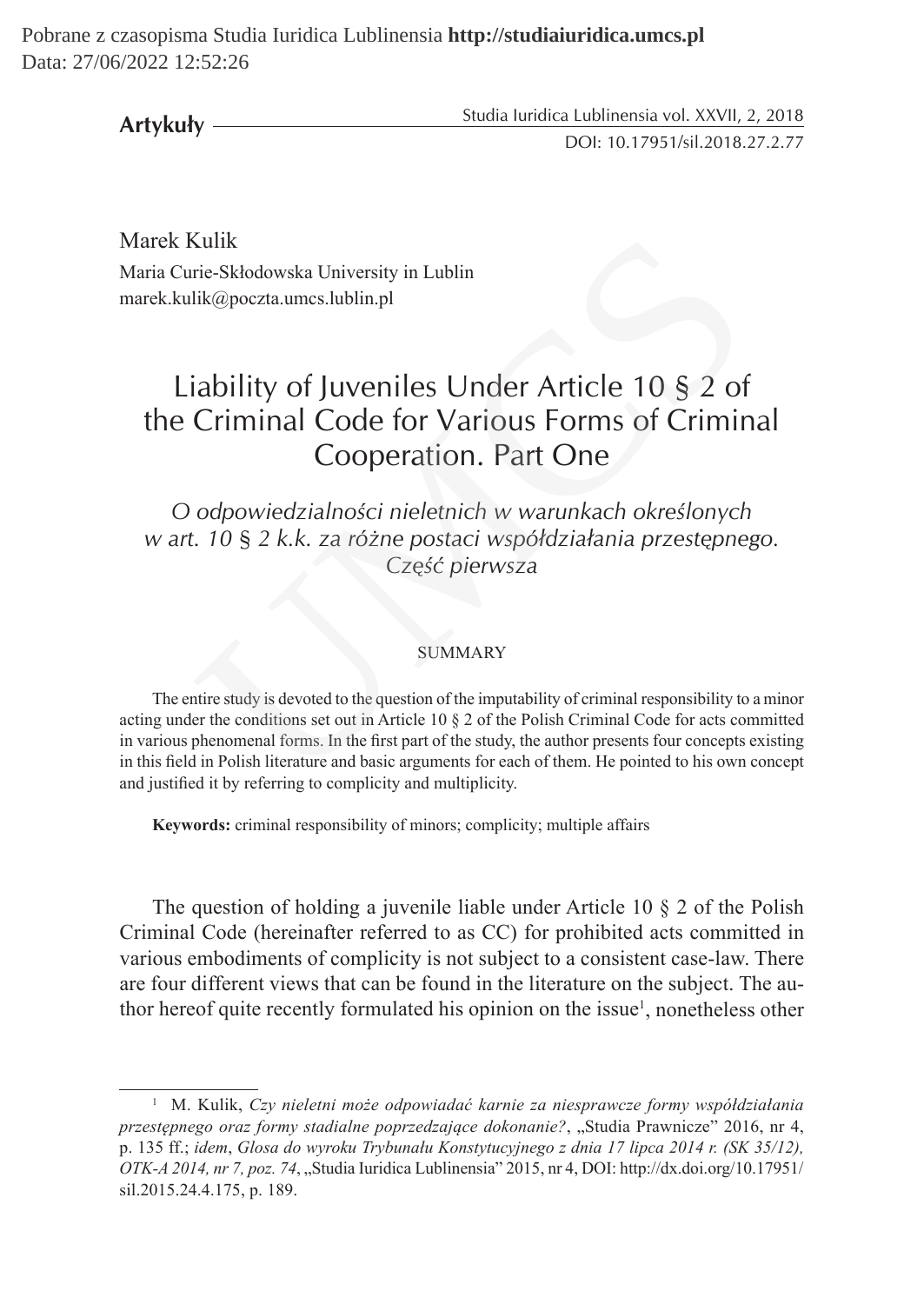78 Marek Kulik

positions, including those expressed afterwards<sup>2</sup>, are worth consideration and have allowed the author to make his point more precise and clear-cut.

To begin with, it is worth outlining the views expressed in the scholarly literature on the subject. The approach to the problem differs depending on how we treat the embodiments of complicity: either we consider them forms of complicity or separate types of offence. If we adopt the first approach, the question of liability of a juvenile is simple. It entails the need to consider perpetration, incitement and abetting/aiding on a par<sup>3</sup>, which means that committing an offence as specified in Article 10 § 2 of the CC refers to any stage of committing an offence or any form of complicity<sup>4</sup>. This does not need any further proof.

Nonetheless, the matter becomes more complex if we assume incitement and abetting/aiding as separate types. Andrzej Zoll states that Article 10 § 2 of the CC applies to perpetration forms of complicity (co-perpetration, directing the commission of offence and solicitation to commit an offence), but it is not applicable to incitement and abetting/aiding. An inciter and abettor/aider commit offences of different qualification and different set of statutory criteria than a perpetrator, which leads to a conclusion that a juvenile may be held liable under Article 10 § 2 of the CC for any form of perpetration but not for incitement and abetting/aiding<sup>5</sup>. the subject. The approach to the problem differs depending on h<br>embodiments of complicity: either we consider them forms of com<br>te types of offence. If we adopt the first approach, the question of li<br>nile is simple. It en

Łukasz Pohl states that "the approach expressed in Article 10 § 2 of the CC determines that the juvenile may be held liable under the terms of the Criminal Code only if he or she commits a prohibited act set out in the article of the Special Part of the Code as specified in this provision"<sup>6</sup>. According to the author, Article 10 § 2 of the CC only refers to perpetration, more specifically: direct perpetration,

<sup>5</sup> A. Zoll, [in:] *Kodeks karny. Część ogólna*, t. 1, cz. 1: *Komentarz do art. 1–52 k.k.*, red. W. Wróbel, A. Zoll, Warszawa 2016, p. 181. The view shared also by P. Kardas, [in:] *Kodeks karny. Część ogólna*, t. 1, cz. 1: *Komentarz do art. 1–52 k.k.*, p. 450; A. Walczak-Żochowska, [in:] *Kodeks karny. Część ogólna*, red. M. Królikowski, R. Zawłocki, t. 1, Warszawa 2010, p. 445.

<sup>2</sup> This regards mostly the paper by Ł. Pohl, *Zakres odpowiedzialności karnej nieletniego w Kodeksie karnym z 1997 r. (o konieczności pilnej zmiany art. 10 § 2 k.k. – problem form popełnienia czynu zabronionego)*, "Prawo w Działaniu" 2017, nr 30, p. 7 ff.

<sup>3</sup> Cf. J. Makarewicz, *Kodeks karny z komentarzem*, Lwów 1938, p. 128.

<sup>4</sup> See: A. Wąsek, [in:] O. Górniok, S. Hoc, M. Kalitowski, S.M. Przyjemski, Z. Sienkiewicz, J. Szumski, L. Tyszkiewicz, A. Wąsek, *Kodeks karny*, t. 1, Gdańsk 2005, p. 143; K. Daszkiewicz, *Kodeks karny z 1997 roku. Uwagi krytyczne*, Gdańsk 2001, p. 153; A. Marek, *Kodeks karny. Komentarz*, Warszawa 2010, pp. 45–46; M. Budyn-Kulik, [in:] *Kodeks karny. Komentarz*, red. M. Mozgawa, Warszawa 2017, p. 51.

<sup>6</sup> Ł. Pohl, *Zakres odpowiedzialności karnej nieletniego…*, p. 16. See also: *idem*, *Istota pomocnictwa w kodeksie karnym z 6 VI 1997 r.*, "Ruch Prawniczy, Ekonomiczny i Socjologiczny" 2000, nr 2, pp. 80–82; *idem*, *O (nie)możliwości pociągnięcia osoby nieletniej do odpowiedzialności karnej za tzw. niewykonawcze formy współdziałania przestępnego na gruncie kodeksu karnego z 1997 r.*, [in:] *Węzłowe problemy prawa karnego, kryminologii i polityki kryminalnej. Księga pamiątkowa ofiarowana Profesorowi Andrzejowi Markowi*, red. V. Konarska-Wrzosek, J. Lachowski, J. Wójcikiewicz, Warszawa 2010, p. 163.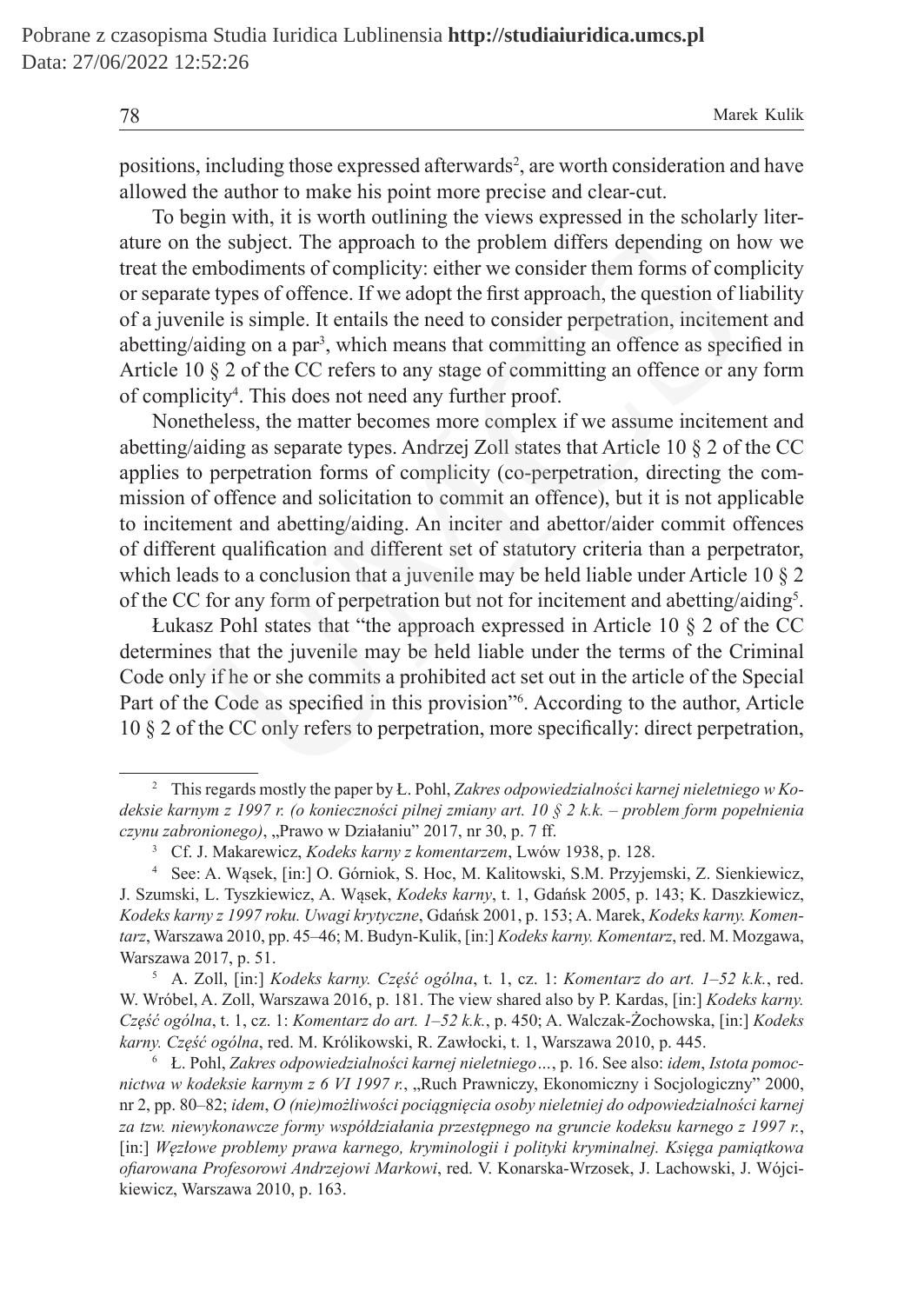# hence, perpetration by a single individual and complicity<sup>7</sup>. Article 10  $\S$  2 of the

<sup>7</sup> *Idem*, *O (nie)możliwości pociągnięcia osoby nieletniej do odpowiedzialności karnej…*, p. 163. When referring to this view, M. Kulik mistakenly wrote that L. Pohl had written about forms of perpetration, not forms of direct perpetration (M. Kulik, *Glosa do wyroku Trybunału Konstytucyjnego…*, p. 186), which was rightly pointed out by the latter (Ł. Pohl, *Zakres odpowiedzialności karnej nieletniego…*, pp. 13–14). Indeed, Ł. Pohl did not discuss all the forms of perpetration but only direct perpetration. This circumstance, though, has not been of key importance for the assessment of the difference between Pohl's and Kulik's views, especially since Pohl's opinion in this regard was correctly referred to by Kulik elsewhere (M. Kulik, *Czy nieletni może odpowiadać karnie…*, p. 135). However, when speaking about imprecision, it is worth noting that Pohl's view may only be valid if we consider incitement and aiding/abetting not forms of complicity but separate types of offence. Meanwhile, even the very title of Pohl's paper refers to forms of committing a prohibited act without specifying that this regards "so-called forms" ("on the need of urgent amendment of Article 10 § 2 of the  $CC$  – the problem of forms of committing a prohibited act  $[...]$ "). On the other hand, Pohl writes in another paper about "so-called forms of complicity" (see: Ł. Pohl, *O (nie)możliwości pociągnięcia osoby nieletniej do odpowiedzialności karnej…*). The question is all the more interesting that Pohl, while supporting the view that incitement and abetting/aiding are not forms of committing but types of offence, is also of the opinion that the legislation in force will be correct if Article 10 § 2 of the CC refers to committing one of the prohibited acts specified in the provisions of the Special Part of the Criminal Code, or a "form of committing it" (see: *idem*, *O (nie)możliwości pociągnięcia osoby nieletniej do odpowiedzialności karnej…*, p. 163 ff.; *idem*, *Zakres odpowiedzialności karnej nieletniego…*, pp. 17–18). As an example, just due to the difference between the form and type of offence, Pohl's argument that Kulik's view is a development of the concept by A. Wąsek is not precise ([in:] O. Górniok, S. Hoc, M. Kalitowski, S.M. Przyjemski, Z. Sienkiewicz, J. Szumski, L. Tyszkiewicz, A. Wąsek, *op. cit.*, s. 280; Ł. Pohl, *Zakres odpowiedzialności karnej nieletniego…*, p. 13). This view, substantiated elsewhere than indicated by Pohl (M. Kulik, *Czy nieletni może odpowiadać karnie*…, p. 135 ff.) which probably explains this inaccuracy at least in part, is not a development, but a departure from Wąsek's views. For both Wąsek's and Kulik's views, the final result of the interpretation is similar, which could have misguided Pohl, but it cannot be overlooked that A. Wąsek supported the classical, J. Makarewicz's concept (A. Wąsek, [in:] O. Górniok, S. Hoc, M. Kalitowski, S.M. Przyjemski, Z. Sienkiewicz, J. Szumski, L. Tyszkiewicz, A. Wąsek, *op. cit.*, p. 249), while Kulik assumes that incitement and abetting/aiding are separate types (M. Kulik, *Czy nieletni może odpowiadać karnie…*, p. 137). Therefore, it cannot be said that the views of the latter are a development of the opinion of the former. The question of whether various embodiments of complicity are separate types or forms, and whether these views should be distinguished, is important for the resolution of a number of specific issues, not only those covered by this dispute. By way of example, we can refer to the problem of the subjective side of aiding through omission. The scholarly opinion in general noted that the fact that the wording of Article 18 § 3 of the CC contains a semicolon, which means that attributing the words "in intention" to the subjective side refers only to the part of the provision up to the semicolon inclusive, and, therefore, to other form of aiding than by omission (Ł. Pohl, *Strona podmiotowa pomocnictwa w kodeksie karnym z 1997 r. (o potrzebie nowelizacji art.*   $18 \xi$  3 k.k.), "Państwo i Prawo" 2014, z. 7, p. 108). This is a valid argument. However, the conclusion that aiding through omission for a prohibited act defined as unintentional may also be unintentional (*ibidem*) would be justified if we assume that aiding is only a technical way to meet the criteria of the offence. Then – in the absence of a different statutory regulation – one should assume that it is about the subjective side resulting from the provision governing this unintentional type. However, it is different if abetting/aiding is considered a separate type. In such a case, the content preceding the semicolon is not applicable to aiding as specified in Article 18 § 3 of the CC after the aforementioned rring to this view, M. Kulik mistakenly wrote that L. Pohl had written about f<br>
2. The solution on the forms of direct perpetation (M. Kulik, *Glosa do wyroku Trybunalu Konsty*<br>
16), which was rightly pointed out by the l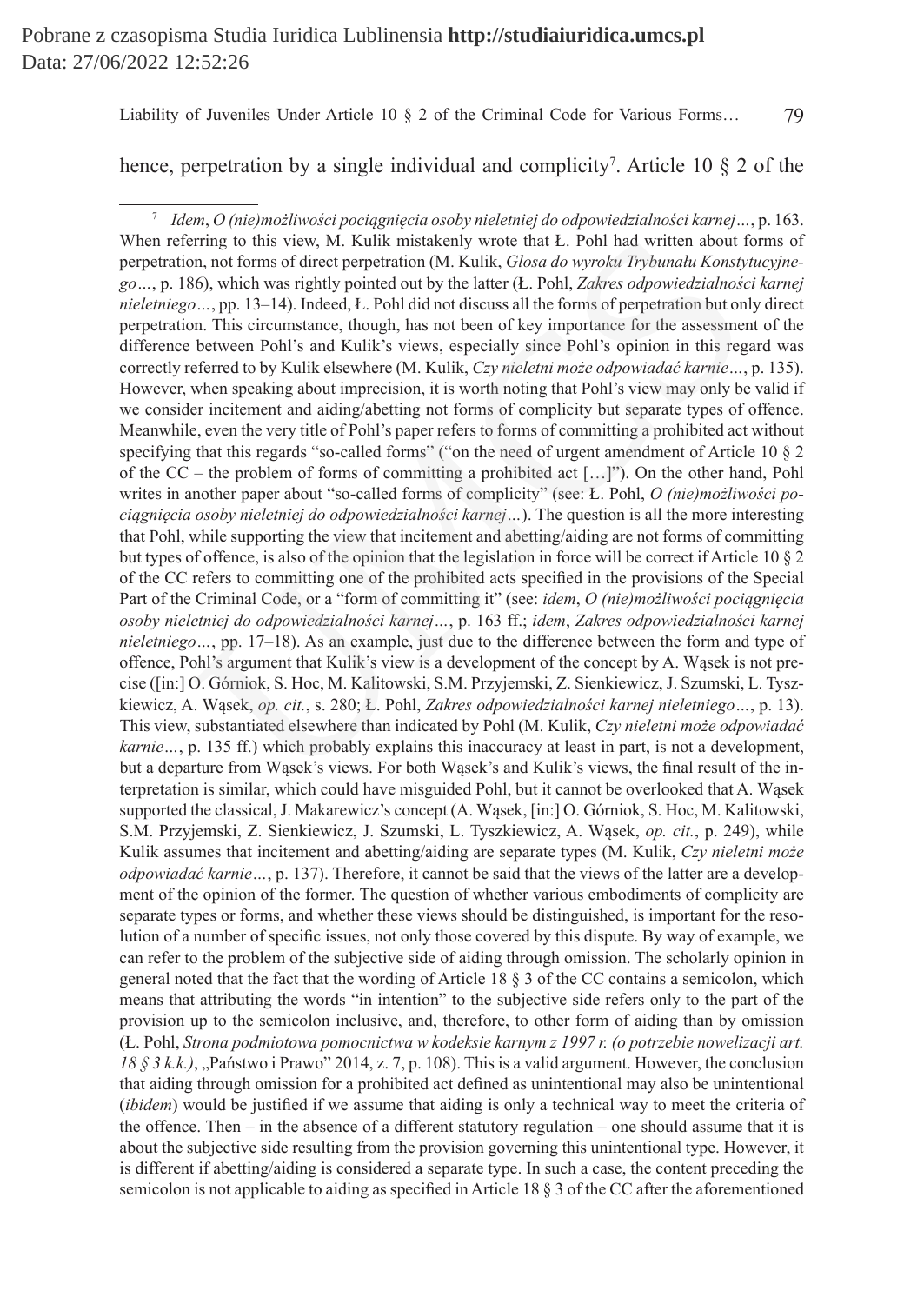80 Marek Kulik

CC refers to the provisions of the Special Part of the Criminal Code. On the other hand, neither of them refer to incitement, abetting and aiding, directing the commission of offence, or solicitation to commit an offence<sup>8</sup>. Since Article 10 § 2 of the CC states that a juvenile over 15 may be held criminally liable if he or she has committed one of the acts specified in the provision, then when decoding the norm contained in this provision, stating what a perpetrator above 15 and less than 17 years of age is prohibited to do, we only must refer to these provisions and nowhere else. According to Pohl, this leads to the conclusion that it is prohibited to act as

semicolon, and hence aiding through omission, but it is governed by the general rule of Article 8 of the CC, according to which all crimes are intentional, and misdemeanours are either intentional or unintentional if the law so provides. Since Article 18  $\S$  3 of the CC does not refer to anything about the subjective side of abetting/aiding through omission, then abetting/aiding is intentional. The view expressed by Pohl would be justified under the classical, J. Makarewicz's theory but not under the theory which deems abetting/aiding a separate type. Meanwhile, the author declares himself as a supporter of the latter concept (*idem*, *O (nie)możliwości pociągnięcia osoby nieletniej do odpowiedzialności karnej ...*, p. 172 ff.). It does not seem possible to save this interpretation by indicating that Article 20 of the CC allows for making unintentional aiding punishable (as claimed by M. Kowalewska-Łukuć, *Strona podmiotowa pomocnictwa przez zaniechanie (uwagi o statusie form przestępnego współdziałania w popełnieniu przestępstwa)*, "Państwo i Prawo" 2018, z. 1, p. 83), because the latter provision lacks any data allowing us to determine the subjective side based on it. It is not a statutory clause of inadvertence. It does not determine whether a given act can be committed intentionally or unintentionally; this is determined by the provision which creates a given type. Article 20 of the CC is clarificatory in nature (just like Article 21 of the CC) and it is intended to play just this role. M. Kowalewska-Łukuć states that, since the legislature introduced in Article 20 of the CC "the information about possible inadvertence on part of the accomplice", which refers to the perpetration forms for which Article 18 § 1 CC does not provide for anything about the subjective side, and which does not regard incitement and abetting/aiding to the extent in which Article 18 § 2 and 3 of the CC refer to intentionality, it may be consistently assumed that Article 20 of the CC admits to consider aiding through omission intentional (*ibidem*, p. 83). However, the point is that Article 8 of the CC makes it necessary to explicitly introduce the inadvertence clause in the legislation. It is difficult to consider Article 20 of the CC an evident clause of inadvertence, even when interpreted as the author does. Furthermore, this interpretation cannot be supported in the descriptive layer. It does not create the subjective side of the prohibited act, but only states that the subjective side of the offence attributed to one of accomplices does not affect the subjective side attributed to others. It does not provide for anything more, and extracting additional content therefrom constitutes a broad interpretation, in this particular case unfavourable for the perpetrator. That is why the interpretation adopted by Pohl in this respect cannot be defended by invoking the rule that no provision is redundant during interpretation (this is how K. Burdziak defends this interpretation in *Strona podmiotowa pomocnictwa przez zaniechanie (uwagi o art. 18 § 3 zd. 2 k.k.)*, "Państwo i Prawo" 2018, z. 1, p. 92, though eventually adopting another interpretation). Anyway, Pohl clearly assumes that Article 20 of the CC does not decide about the subjective side of offences committed in various forms of complicity (Ł. Pohl, *Strona podmiotowa pomocnictwa…*, p. 106). It is a correct opinion. This provision establishes the principle of individualisation and subjectification of liability but does not introduce the inadvertence clause where it is absent. Any other position constitutes a broad interpretation to the disadvantage of the perpetrator. tates that a juvenile over 15 may be held criminally liable if he or set<br>of one of the acts specified in the provision, then when decoding the<br>d in this provision, stating what a perpetrator above 15 and less the<br>age is p

<sup>8</sup> *Idem*, *Zakres odpowiedzialności karnej nieletniego…*, p. 137.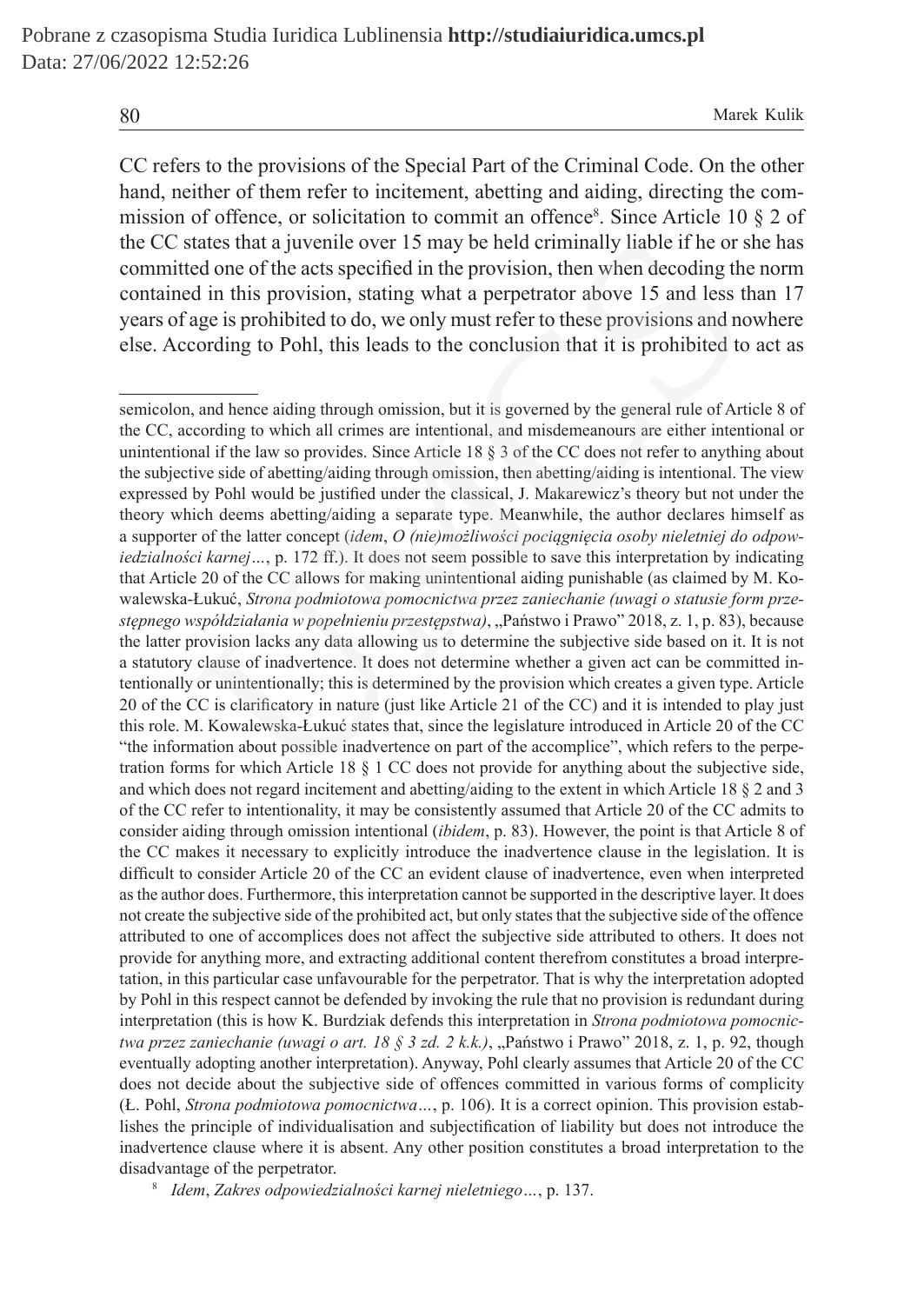specifically set out there, such as, for example, killing a human being or taking a property with the use of violence or by threatening the immediate use thereof, or by causing a person to become unconscious or helpless. This is stated by the provisions referred to in Article 10 § 2 of the CC. These provisions do not contain any reference to "persuading someone to kill", "facilitating the killing", "directing the killing" or "soliciting to kill", but the behaviour described as "whoever kills". This may form the ground to hold the view that a juvenile is not liable for other embodiments of complicity than direct perpetration<sup>9</sup>. The author proposes to amend Article 10 § 2 of the CC by introducing a regulation according to which criminal liability may be imposed on a juvenile who, having attained the age of 15, commits a prohibited act that falls under one of the provisions listed in Article 10 § 2 of the CC or an act constituting a form of committing  $it^{10}$ .

The issue is perceived differently by Marek Kulik, who, as a supporter of the concept of perpetration, incitement and abetting/aiding as types of prohibited act, considers possible to hold a juvenile under Article 10 § 2 of the CC liable for various forms of perpetration, incitement and abetting/aiding. This author, while sharing the view that Article 10 § 2 of the CC does not directly point to incitement and abetting/aiding, writes that the provision does not point to perpetration either $\mathbf{1}^1$ . While agreeing that Article 10 § 2 of the CC only refers to the provisions of the Special Part of the Code<sup>12</sup>, it can be considered that none of these provisions describes in full the prohibited conduct. Article 10 § 2 of the CC refers to the provisions of the Special Part, regardless of how the criteria of prohibited acts are supplemented ns referred to in Article 10 § 2 of the CC. These provisions do not cence to "persuading someone to kill", "facilitating the killing", "ding" or "soliciting to kill", but the behaviour described as "whoever form the groun

<sup>9</sup> And also for other stages of committing a crime than accomplishment. See: M. Kulik, *Czy nieletni może odpowiadać karnie…*, p. 135.

<sup>10</sup> Ł. Pohl, *O (nie)możliwości pociągnięcia osoby nieletniej do odpowiedzialności karnej…*, p. 163 ff.; *idem*, *Zakres odpowiedzialności karnej nieletniego…*, pp. 17–18. This wording raises doubts insofar as when we assume that various embodiments of complicity in committing a prohibited act are simply its forms, this regulation would not be necessary. After all, the idea behind the concept of forms of complicity is that they constitute a technical manner of how the statutory criteria of the offence are fulfilled. Therefore, it would be sufficient to refer in Article 10 § 2 of the CC to the provisions of the Special Part of the Code. Indeed, the provisions on embodiments of complicity are contained in the Chapter *Forms of Commission of an Offence*, nonetheless, it does not seem that the location of a given regulation in this particular chapter of the Criminal Code can define the nature of a given institution as a form or type. It is the shape of the regulation which decides. Therefore, even after enacting a regulation which meets well the author's expectations, one could defend the view that amended Article 10 § 2 of the CC does not apply to directing the commission of offence, solicitation to commit a crime, incitement and aiding/abetting. It would only make clear that it concerns the pre-accomplishment stage forms.

<sup>11</sup> M. Kulik, *Glosa do wyroku Trybunału Konstytucyjnego…*, p. 189; *idem*, *Czy nieletni może odpowiadać karnie…*, p. 135.

<sup>12</sup> Ł. Pohl, *O (nie)możliwości pociągnięcia osoby nieletniej do odpowiedzialności karnej…*, p. 175.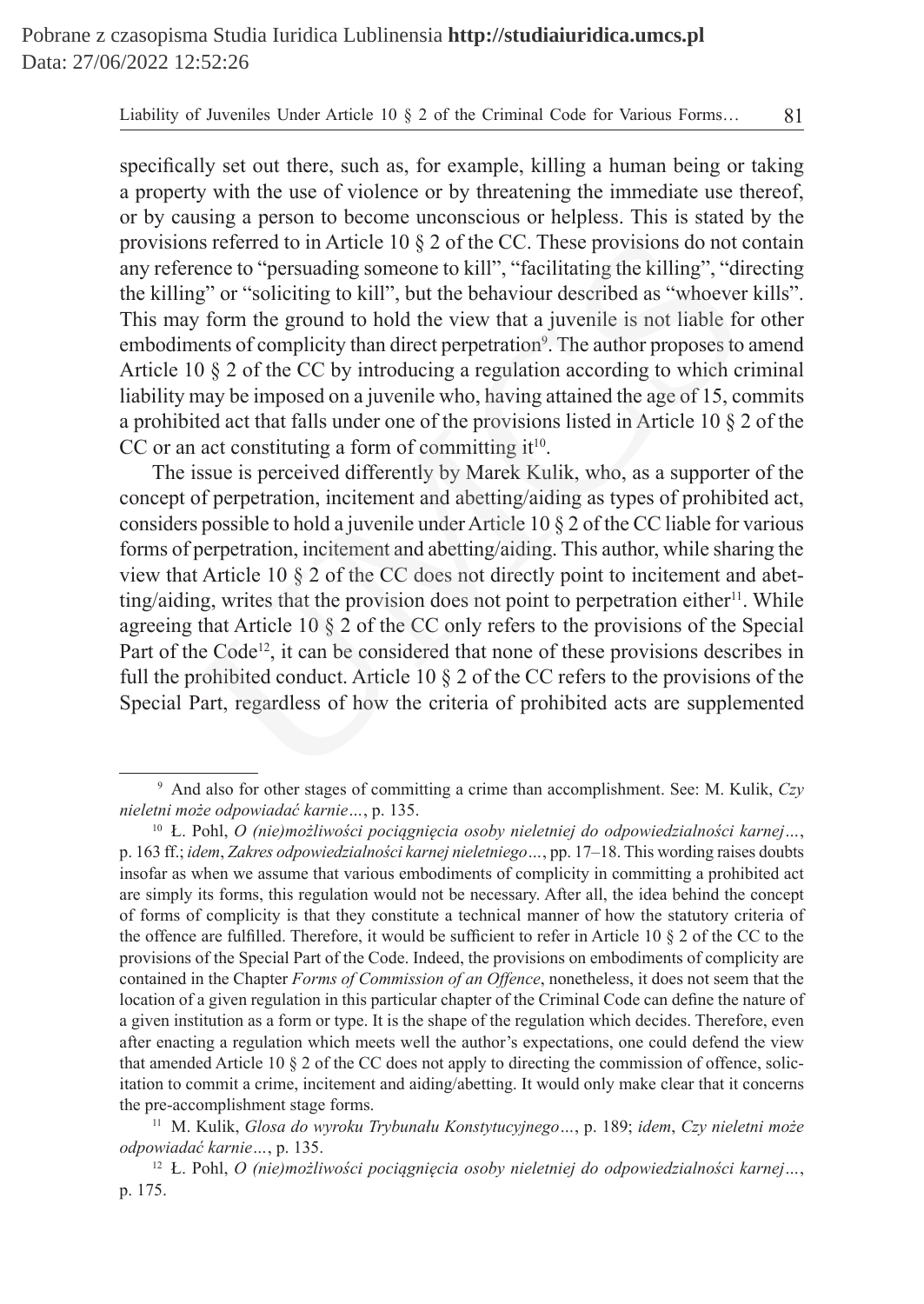not only by Article 18  $\S$  2 and  $\S$  3 of the CC, but also by Article18  $\S$  1 of the CC<sup>13</sup>. This conclusion has faced objections from Pohl, stating that if it were as claimed by Kulik, it would mean that nothing is prohibited in the provisions of the Special Part of the Criminal Code. This would obviously deprive the concept of validity because it is impossible to imagine a normative statement devoid of normative content14. Such an argument has led the cited author to the conclusion that Kulik contradicts himself, writing that "the provisions of the Special Part of the Criminal Code prohibit the conduct specified therein. If so, it is impossible to claim  $-$  as previously held by the author – that the descriptive layer does not contain, using the language of the cited author, a reference to any perpetration forms"15. The problem is, however, that Kulik did not "hold" this view, first attributed to him by Pohl and then falsified by that author<sup>16</sup>. The fact that the descriptive layer of the provision lacks specification of perpetration forms does not mean that there is no such indication in the normative layer. Since the provision lists the provisions of the Special Part of the Code, without indicating whether the prohibited acts are qualified on the basis of these provisions in conjunction with Article 18  $\S$  1, 2 or 3 of the CC, this may mean that it points to acts qualified under the provisions of the Special Part, irrespective of which provision establishing an embodiment of complicity is contained in the qualification. The absence of indication of the non-perpetration forms and perpetration forms does not mean that the provisions of the Special Part do not contain normative content, but that Article 10 § 2 of the CC deals with all the types built on the basis of Article 18 § 1, 2 or 3 of the CC in conjunction with one of the provisions of the Special Part listed in the text of the former provision. This view is also expressed by Kulik in the paper cited by Pohl17, and developed elsewhere<sup>18</sup>. he Criminal Code. This would obviously deprive the concept of v<br>it is impossible to imagine a normative statement devoid of nor<br>'. Such an argument has led the cited author to the conclusion that<br>the limself, writing that

Further on, the arguments by Pohl come down to a determination which provision is central within the analysed arrangement<sup>19</sup>, and how, in relation to particular embodiments of complicity (types), the expressions contained in provisions forming types of prohibited acts contained in the special part are supplemented with

<sup>13</sup> M. Kulik, *Czy nieletni może odpowiadać karnie…*, p. 136.

<sup>14</sup> Ł. Pohl, *Zakres odpowiedzialności karnej nieletniego…*, p. 14.

<sup>15</sup> *Ibidem*.

<sup>&</sup>lt;sup>16</sup> Thus, it is pointless to say that the view expressed by Kulik can be "challenged in the field of functional interpretation by using non-textual interpretative directives referring to the assumptions of a rational lawmaker. It is so because it is impossible to assume that the product of a rational legislature, and, thus, a text which is normative by definition, would be deprived of any normative content" (*idem*, *Zakres odpowiedzialności karnej nieletniego…*, p. 14). Such a view could indeed be contested if it had been actually expressed, which was not the case though.

<sup>17</sup> M. Kulik, *Glosa do wyroku Trybunału Konstytucyjnego…*, p. 189.

<sup>18</sup> *Idem*, *Czy nieletni może odpowiadać karnie…*, p. 139 ff.

<sup>19</sup> About this subject see also: *ibidem*, p. 139.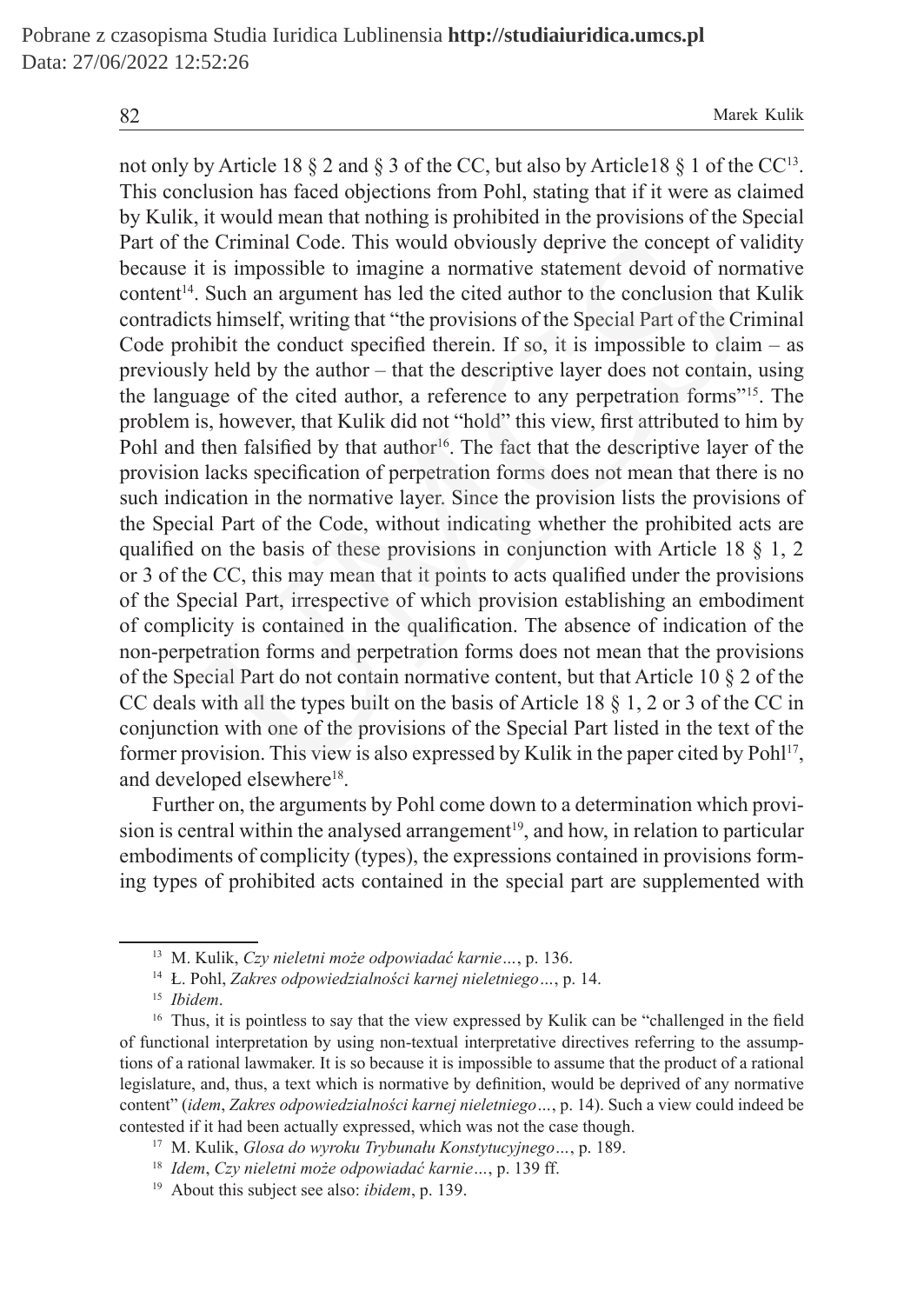expressions in individual sections of Article 1820. Undoubtedly, this is an essential issue $^{21}$  and, therefore, an attempt should be made to verify it in detail.

Article 10 § 2 of the CC directly refers only to the provisions of the Special Part of the Criminal Code. If one assumes that each of them fully describes only perpetration<sup>22</sup>, or only direct perpetration<sup>23</sup>, there would indeed be no grounds to believe that a juvenile may be held liable for incitement and abetting/aiding.

Pohl points out that "the provision of the Special Part of the Criminal Code, which obviously plays a criminalizing function, contains – and it is absolutely indisputable – only a determination of the conduct underlying the prohibited act qualified as direct perpetration"24. This assumption is worth analysing, as the categorical statement that the provision of the Special Part deals only with direct perpetration and nothing else, can be subject to discussion. Indeed – none of these provisions explicitly prohibits incitement, abetting/aiding, directing the commission of offence and solicitation to commit an offence. This may lead to the conclusion that it only deals with perpetration by a single individual and complicity, and, therefore, for direct forms of perpetration. However, it is worth looking at these embodiments in detail. Without any doubts, it can be stated that the provisions contain no mention about incitement and aiding, since they do not contain any regulation about the liability of those who persuade others to commit the offence or facilitate the commission thereof. Likewise, the text of the provision lacks any explicit indication of directing the commission of a prohibited act by another person, or soliciting another person (using the fact of his or her addiction) to commit such an  $act^{25}$ . On the contrary, direct perpetration involves the Criminal Code. If one assumes that each of them fully describe<br>tion<sup>22</sup>, or only direct perpetration<sup>23</sup>, there would indeed be no grou<br>hat a juvenile may be held liable for incitement and abetting/aidin,<br>points out t

<sup>24</sup> *Idem*, *Zakres odpowiedzialności karnej nieletniego…*, p. 15.

<sup>20</sup> Ł. Pohl, *Zakres odpowiedzialności karnej nieletniego…*, pp. 14–15.

<sup>&</sup>lt;sup>21</sup> On the other hand, the claim that "the criteria of prohibited acts are never supplemented, as the interpreter is neither a text-making entity nor a law-maker" (*ibidem*, p. 14) is, in a sense, taking the words of another author out of context. Nobody thinks that the interpreter constructs a type based on his own decision, thus creating a legal text. The point is that the statutory criteria of a prohibited act in a provision of the Special Part of the Criminal Code cannot be retraced only on the basis of this provision. It is necessary to take into account the criteria derived from the General Part (e.g. subject, subjective side), and in the purely praxeological sense, their inclusion takes place through a mental operation that can be (perhaps with some simplification, but in a comprehensible manner) added to the statutory criteria of the offence resulting from the provisions of the Special Part with the criteria derived from the provisions of the General Part. It seems that it is about what Pohl describes as complementing "norm-making (legal) expressions", and additionally explains that he is referring to "expressions which – due to the unambiguity of syntactic elements of the legal norm not yet obtained in the process of interpretation – are only prospective legal norms" (*ibidem*).

<sup>22</sup> This view is supported also by A. Zoll, *op. cit.*, p. 181; P. Kardas, [in:] *Kodeks karny. Część ogólna*, t. 1, cz. 1: *Komentarz do art. 1–52 k.k.*, p. 450.

<sup>23</sup> Ł. Pohl, *O (nie)możliwości pociągnięcia osoby nieletniej do odpowiedzialności karnej…*, p. 163.

<sup>&</sup>lt;sup>25</sup> It is another issue whether, adopting a slightly different point of view such as that presented by A. Zoll, is it impossible to deduce these criteria from the provision. This subject shall be discussed closer below.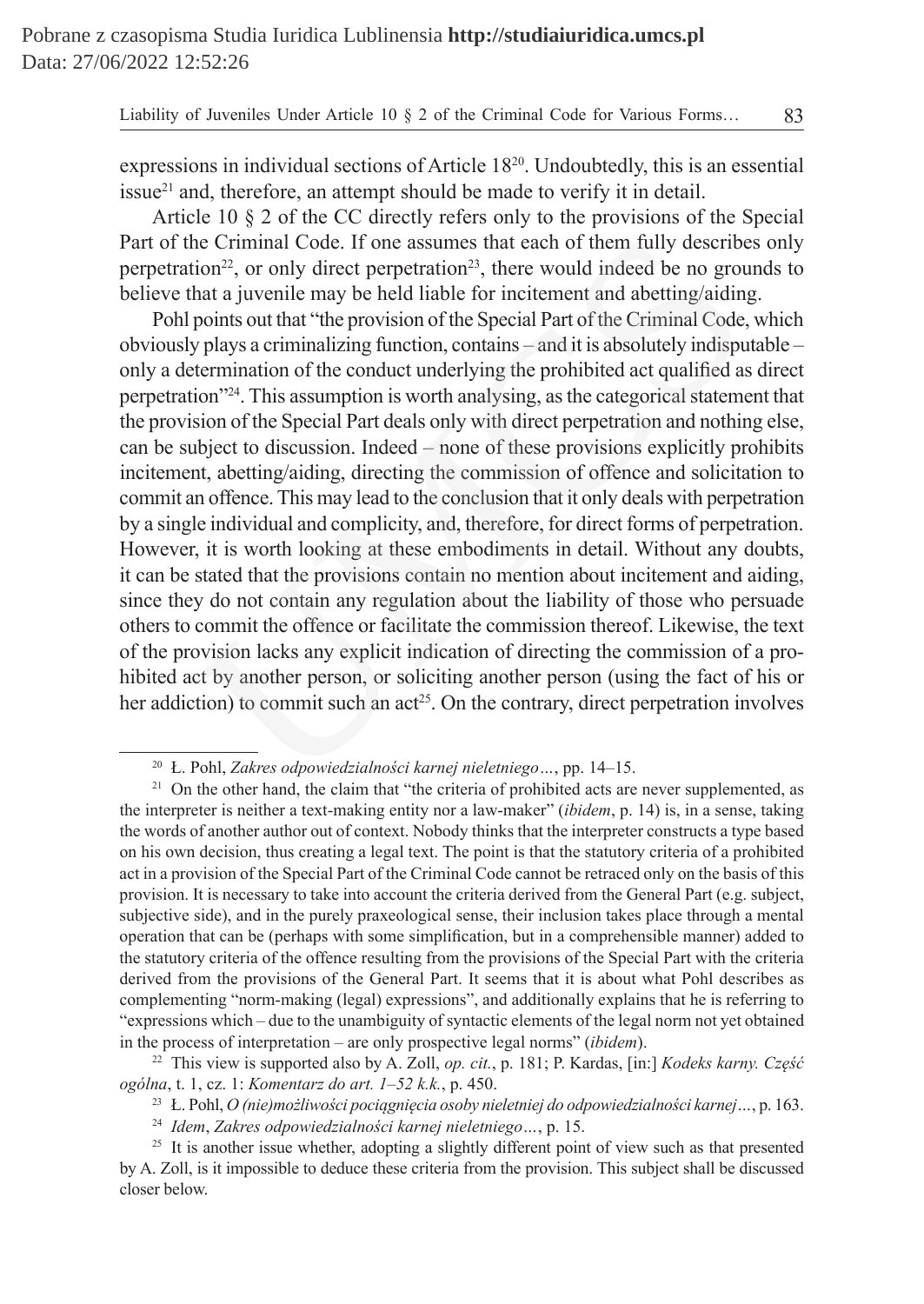the direct performance of the conduct as specified in the statutory definition set out in the Special Part. This view is considered by Pohl as "absolutely indisputable"26 and derived from Wojciech Patryas' concept, by stating, following the author, that:

[...] the kind of an act committed by the individual is determined by the situation that individual created thereby. So, X committed the act C when he or she created the situation C. The situation becomes the act of a given individual once created by the individual […]. In brief, the fact that the individual performed the act is only determined by the result that he or she has achieved $27$ .

The author of these words could, without even being a supporter of this concept, conclude the problem by stating that he has started with different methodological assumptions, and does not have to feel bound by the meanings of terms as understood by other participants in the discourse. He has also shared Ryszard Dębski's view that the result-based concept of the notion of act is not of great utility as to the matter under analysis, since not only the perpetrators – whether direct or non-direct – but also the inciter and aider/abettor can be considered perpetrators of "their acts"28. Nevertheless, if the created situation at issue is understood broadly, and, therefore, not only as a result of conduct, but also as an action taken<sup>29</sup>, he does not see the need to contest it, because within the matter being analysed the adoption of this or another concept of act is not decisive. When accepting the final definition of act, one could say that incitement and aiding/abetting, as well as directing the commission of offence and solicitation to commit an offence, as unfit to evoke this situation, are typified in the General Part, and the provisions of the Special Part of the kind of an act committed by the individual is determined by the situation that in<br>ereby. So, X committed the act C when he or she created the situation C. The she act of a given individual once created by the individua

<sup>26</sup> Ł. Pohl, *Zakres odpowiedzialności karnej nieletniego…*, p. 15. The use of such opinions hinders the academic discussion in an argumentative academic tone, and it even discourages taking that discussion, since one of its participants qualifies his own questionable claims as "absolutely indisputable" and someone else's as "completely wrong" (*ibidem*, p. 12) or as "obviously completely wrong" (*ibidem*, p. 14) while, in fact, these opinions concern the contentious issues raised in the literature. This study is not intended to be a polemic with the views of Pohl, but the presentation of my own position. However, if this were to be a polemic, in a strict sense, the author had to state that his idea of which standards the polemic should comply with would prevent him from exchanging views with such an adversary.

<sup>27</sup> W. Patryas, *Interpretacja karnistyczna. Studium metodologiczne*, Poznań 1988, p. 14; Ł. Pohl, *Zakres odpowiedzialności karnej nieletniego…*, p. 9.

<sup>28</sup> R. Dębski, *Recenzja monografii Łukasza Pohla "Struktura normy sankcjonowanej w prawie*  karnym. Zagadnienia ogólne", Wydawnictwo UAM, Poznań 2007, ss. 293, "Prokuratura i Prawo" 2010, nr 12, p. 157. J. Makarewicz (*op. cit.*, p. 129) put it in a similar way. This stipulation becomes even more valid if we bear in mind that incitement and aiding/abetting are not forms of act, but separate acts. Cf. in detail, P. Kardas, [in:] *Kodeks karny. Część ogólna*, t. 1, cz. 1: *Komentarz do art. 1–52 k.k.*, p. 367.

 $29$  For example, a given individual caused the situation, referred by W. Patryas, when that individual accomplished the act of killing a human being. Cf. Ł. Pohl, *Zakres odpowiedzialności karnej nieletniego…*, p. 9. In detail, *idem*, [in:] *System Prawa Karnego*, t. 3: *Nauka o zasadach odpowiedzialności*, red. R. Dębski, Warszawa 2013, p. 209 ff.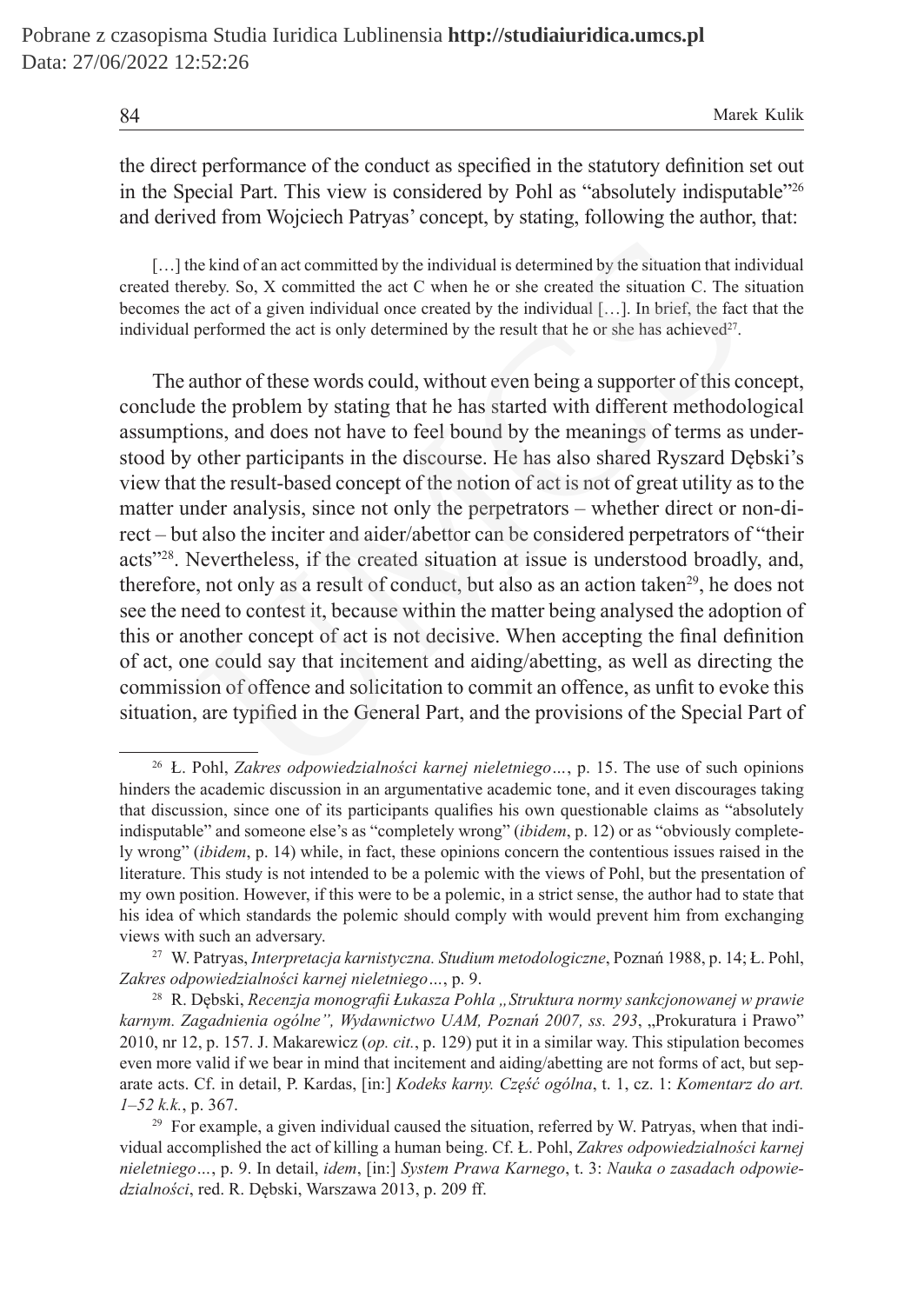the Criminal Code mentioned in Article 10 § 2 of the CC do not include incitement, aiding/abetting<sup>30</sup> and non-direct perpetration<sup>31</sup>. On the other hand, if we disregard a particular concept of act, the assumptions of the presented opinion could be accepted if we were to assume that the provisions of the Special Part typify a certain conduct, while the inciter and aider/abettor do not follow the direct perpetration conduct described therein<sup>32</sup>. According to Pohl:

[...] for the sanctioned norms prohibiting the execution of a prohibited act, and thus prohibiting it to be committed in the form of direct perpetration, the central provision, and, therefore, a provision containing such norms, is a relevant provision of the Special Part of the Penal Code, which plays the criminalizing function<sup>33</sup>.

Thus, a provision of the Special Part, in the opinion of Pohl, directly typifies perpetration by single individual and complicity, as it refers to the conduct that constitute the fulfillment of statutory criteria of both forms of offence. This is because, using the author's language, it is a special provision that has a criminalizing function in relation to direct perpetration.

However, does it play this function independently? In this regard, it may be instructive to analyse proper complicity, i.e. a complicity where not all the statutory criteria of the act committed jointly and in concert are fulfilled by particular perpetrators. Each of them meets only some of these criteria, and their fulfillment takes place only as a result of combining the conduct of particular accomplices<sup>34</sup>. In finding out about what each of the accomplices committed, and focusing only on the content of the provision of the Special Part of the Criminal Code, we would have to come to the conclusion that none of them met the criteria of the prohibited act defined therein<sup>35</sup>. As rightly noted by Piotr Kardas, only in the case of perpetration committed by a single individual or parallel complicity, the fulfillment of criteria is tantamount to the commission of an act understood as an independent fulfillment The Special Part typify a while the inciter and aider/abettor do not follow the direct perper-<br>the inciter and aider/abettor do not follow the direct perper-<br>described therein<sup>32</sup>. According to Pohl:<br>or the sanctioned norm

<sup>30</sup> *Idem*, *Zakres odpowiedzialności karnej nieletniego…*, p. 10; A. Zoll, *op. cit.*, p. 181; P. Kardas, [in:] *Kodeks karny. Część ogólna*, t. 1, cz. 1: *Komentarz do art. 1–52 k.k.*, p. 450; A. Walczak-Żochowska, *op. cit.*, p. 445.

<sup>31</sup> Ł. Pohl, *Zakres odpowiedzialności karnej nieletniego…*, p. 12.

<sup>&</sup>lt;sup>32</sup> Such an approach means that resolving the problem does not require referring to the concept of act, which – due to the conventional character of the concept itself – may be disputable.

<sup>33</sup> Ł. Pohl, *Zakres odpowiedzialności karnej nieletniego…*, p. 15.

<sup>&</sup>lt;sup>34</sup> According to J. Makarewicz (*op. cit.*, p. 129), an act can be the outcome of cooperation between several perpetrators, although none of them has implemented the whole definition of the act on his own. See: L. Tyszkiewicz, *Współdziałanie przestępne i główne pojęcia z nim związane w polskim prawie karnym*, Poznań 1964, p. 113; A. Wąsek, *Współsprawstwo w polskim prawie karnym*, Warszawa 1978, pp. 36–37; P. Kardas, [in:] *Kodeks karny. Część ogólna*, t. 1, cz. 1: *Komentarz do art. 1–52 k.k.*, p. 392. The latter author uses a slightly different conceptual framework.

<sup>&</sup>lt;sup>35</sup> Naturally, this does not include a situation where some accomplices committed proper complicity while others committed parallel perpetration.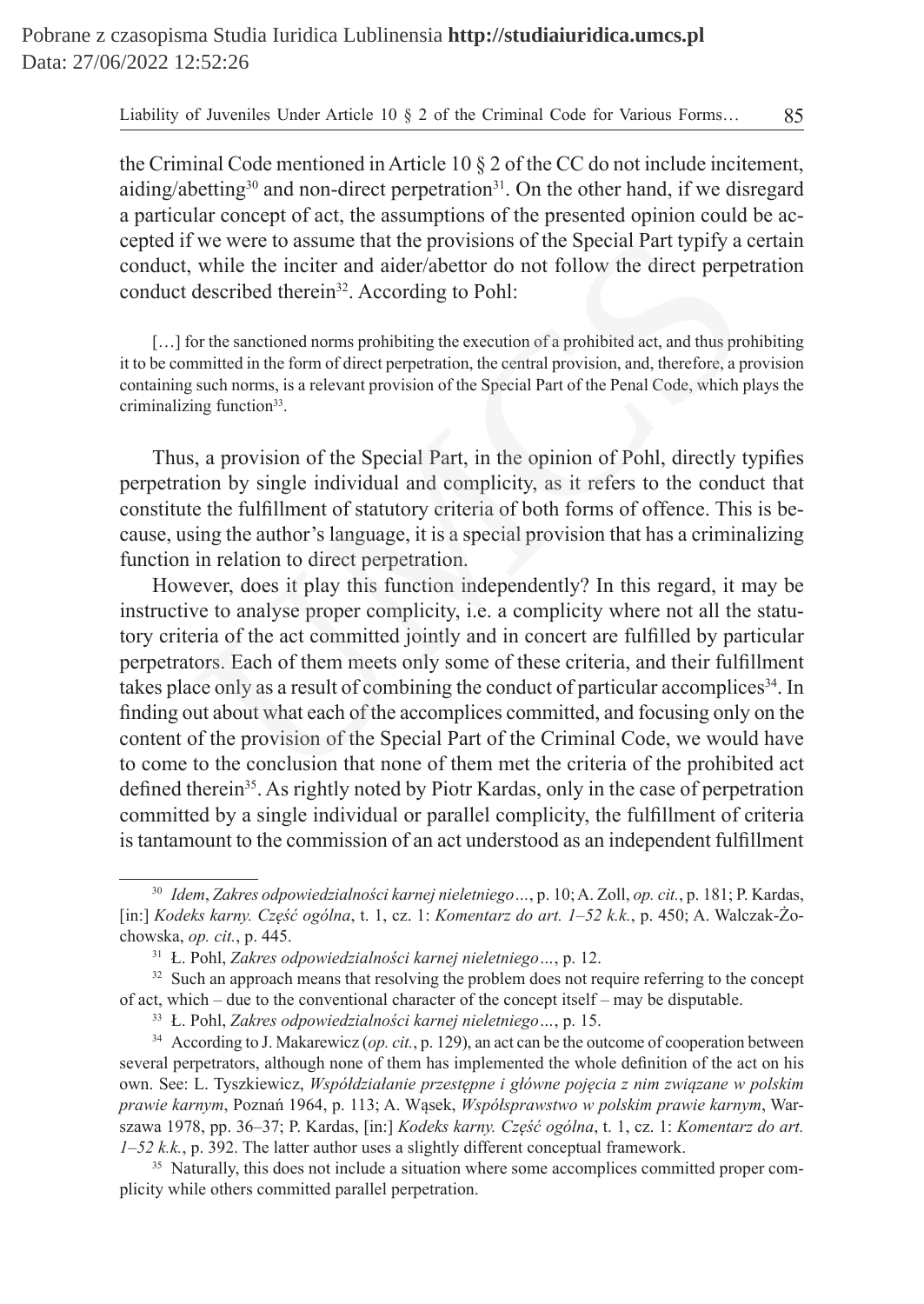of a set of statutory criteria defined in the statutory provision which creates the type. In other cases, involving not only directing the commission of offence and solicitation to commit an offence, but also actual complicity, the perpetrator would fail to fulfill this set by himself<sup>36</sup>. Therefore, it cannot be said that for all forms of direct perpetration, a provision of the Special Part itself determines the shape of the prohibited conduct.

But one can go even further. If, as some authors do, including the author thereof himself<sup>37</sup>, we follow the concept of significance of the role as a factor delimiting the boundary between aiding/abetting and complicity, we will face a situation where the particular perpetrator does not meet the criterion of activity at all, while still being an accomplice<sup>38</sup>. If we adopt this concept, it is not possible to accept the view that, as regards complicity, a provision of the Special Part itself determines the scope of criminalization. However, when we reject this concept, we must face the fact that for proper complicity, we attribute the liability to someone who has not personally fulfilled all the criteria of the offence set out in a provision of the Special Part. This is because, as far as proper complicity is concerned, this provision does not delineate the scope of criminalization all by itself<sup>39</sup>, but does it in conjunction with the Ifill this set by himself<sup>36</sup>. Therefore, it cannot be said that for all for<br>pretration, a provision of the Special Part itself determines the sh<br>bitted conduct.<br>One can go even further. If, as some authors do, including

<sup>36</sup> P. Kardas, *Sprawstwo kierownicze i polecające – wykonawcze czy niewykonawcze postaci sprawstwa?*, "Przegląd Sądowy" 2006, nr 5, p. 75 ff.; *idem*, *Teoretyczne podstawy odpowiedzialności karnej za przestępne współdziałanie*, Kraków 2001, pp. 464–466. This author is absolutely right in that most of the provisions of the Special Part concerns perpetration by a single individual (*ibidem*, p. 464). Cf. also: J. Giezek, [in:] *Kodeks karny. Część ogólna. Komentarz*, red. J. Giezek, Warszawa 2012, p. 144; A. Liszewska, *Współdziałanie przestępne w polskim prawie karnym. Analiza dogmatyczna*, Łódź 2004, p. 43; M. Kulik, *Czy nieletni może odpowiadać karnie…*, p. 138. The fact that an accomplice may only fulfill the statutory criteria of an act in part is discussed by R. Dębski, *O teoretycznych podstawach regulacji współdziałania przestępnego w kodeksie karnym z 1997 r.*, "Studia Prawno-Ekonomiczne" 1998, t. 58, p. 122. It is not new that this issue raises doubts. A. Liszewska provides an overview of the literature on the subject in *Współdziałanie…* (*op. cit.*, p. 26). Therefore, the claim that a provision of the Special Part of the Code alone typifies each direct perpetration does not seem to be absolutely indisputable (Ł. Pohl, *Zakres odpowiedzialności karnej nieletniego…*, p. 15).

<sup>37</sup> A. Wąsek, *Współsprawstwo…*, p. 116 i n.; *idem*, [in:] O. Górniok, S. Hoc, M. Kalitowski, S. M. Przyjemski, Z. Sienkiewicz, J. Szumski, L. Tyszkiewicz, A. Wąsek, *op. cit.*, p. 268; A. Marek, A. Zoll, [in:] K. Buchała, A. Zoll, *Kodeks karny. Część ogólna. Komentarz*, Kraków 1998, p. 173 ff.

<sup>&</sup>lt;sup>38</sup> As rightly put by P. Kardas, events which fall into the category defined as making a significant contribution to the commission of a prohibited act but not involving the fulfillment of even one of its statutory criteria raise doubts when we adopt the formal-objective theory. See: P. Kardas, [w:] *Kodeks karny. Część ogólna*, t. 1, cz. 1: *Komentarz do art. 1–52 k.k.*, p. 395. They lead the author to express his doubts whether it is reasonable to use this construct (*ibidem*, pp. 398–399). Considering the assumptions adopted by the author, his views are coherent, nevertheless, one may also build a coherent construct by contesting them, and supporting the position presented here, that the fulfillment of the statutory criteria of a prohibited act does not necessarily mean that these criteria must be actually fulfilled by the perpetrator himself.

<sup>39</sup> This is rightly concluded by P. Kardas (*Sprawstwo kierownicze i polecające…*, p. 75).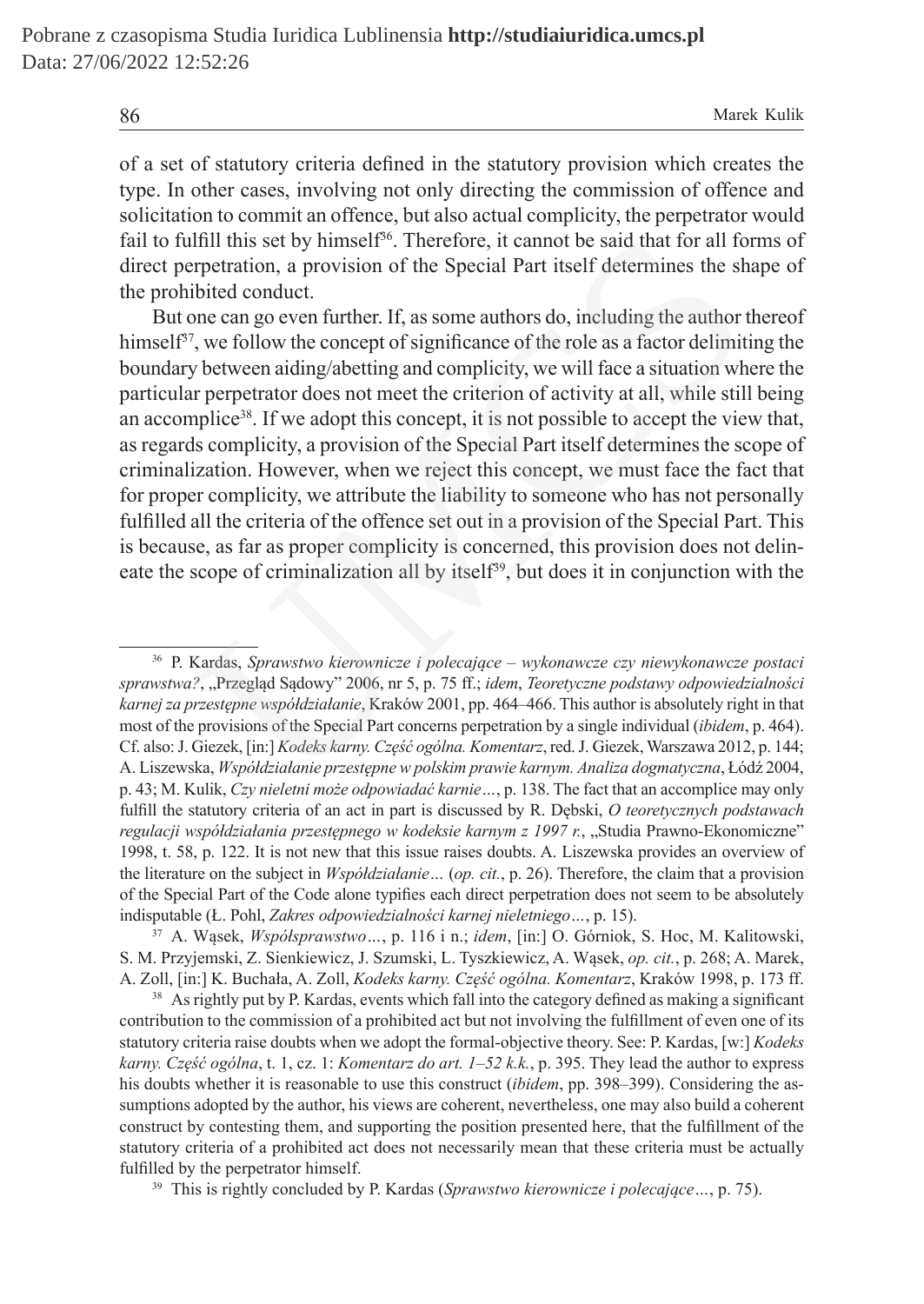provision of Article 18  $\S$  1 of the CC<sup>40</sup>. Why is the liability attributed to individual accomplices in the case of proper complicity? This is due to the fact they acted jointly and in concert. It is widely accepted that each of them should be held liable not only for what he or she did personally, but also for what the other accomplices  $\text{did}, \text{provided that it was done jointly and in  $\text{concert}^{41}$ . For proper complexity, only$ the assumption that the scope of criminalization is delineated also by Article 18 § 1 of the CC allows us to state that we are dealing with perpetration. However, since this is the case, it cannot be claimed that, as far as complicity is concerned, we deal with a conduct that was only described in a provision of the Special Part. As regards the matter analysed here, it should be stated that the provisions of the Special Part, referred to in Article 10 § 2 of the CC, do not include incitement, aiding/abetting, directing the commission of offence and solicitation to commit an offence, but proper complicity either. One should limit oneself to the position that they only cover perpetration by a single individual and parallel perpetration. for what he or she did personally, but also for what the other acconduced that it was done jointly and in concert<sup>41</sup>. For proper complicit motod that the scope of criminalization is delineated also by Article CC allows u

In view of the above, one can defend the position that the provisions of the Special Part referred to in Article 10 § 2 of the CC only apply to perpetration by a single individual and parallel perpetration. Further in the study, it will be discussed whether such a view can be contested or not. For now, it is worth considering what this means for the issues being analysed at this stage.

As the provisions of the Special Part do not refer to complicity, is it possible that among the accomplices only those bear liability under the terms of Article 10 § 2 of the CC, who personally fulfill the criteria specified in one of the provisions of the Special Part indicated therein? This would mean that a juvenile could, under the terms set out in Article 10 § 2 of the CC, be held liable for the conduct committed as a parallel perpetration, but he could not be held liable for acts committed as proper complicity. It would be a situation contrary to the assumption of the rationality of the legislature<sup>42</sup>. It would also lead to a very interesting paradox. Indeed, it may happen that in a specific arrangement of facts some of the accomplices will act as proper accomplices, while some as parallel perpetrators. If the requirements set out in Article 10  $\S$  2 of the CC were fulfilled to all of them, then some of them – despite an identical legal and factual situation – could be held criminally liable, while some not. Once again, it is necessary to emphasize the contradiction between the interpretation being analysed and the assumption about the rationality of the

<sup>40</sup> See the detailed reasoning by P. Kardas (*Teoretyczne podstawy odpowiedzialności karnej…*, pp. 464–466).

<sup>41</sup> See: A. Wąsek, [in:] O. Górniok, S. Hoc, M. Kalitowski, S. M. Przyjemski, Z. Sienkiewicz, J. Szumski, L.Tyszkiewicz, A.Wąsek, *op. cit.*, p. 251; L.Tyszkiewicz, *Problemy współdziałania przestępnego de lege ferenda*, "Palestra" 1990, nr 1, p. 59; P. Kardas, [in:] *Kodeks karny. Część ogólna*, t. 1, cz. 1: *Komentarz do art. 1–52 k.k.*, p. 383 ff.; *idem*, *Teoretyczne podstawy odpowiedzialności karnej…*, p. 463.

<sup>42</sup> To learn more about the rationality of the legislature in legal interpretation, see: Ł. Pohl, *Zakres odpowiedzialności karnej nieletniego…*, p. 14.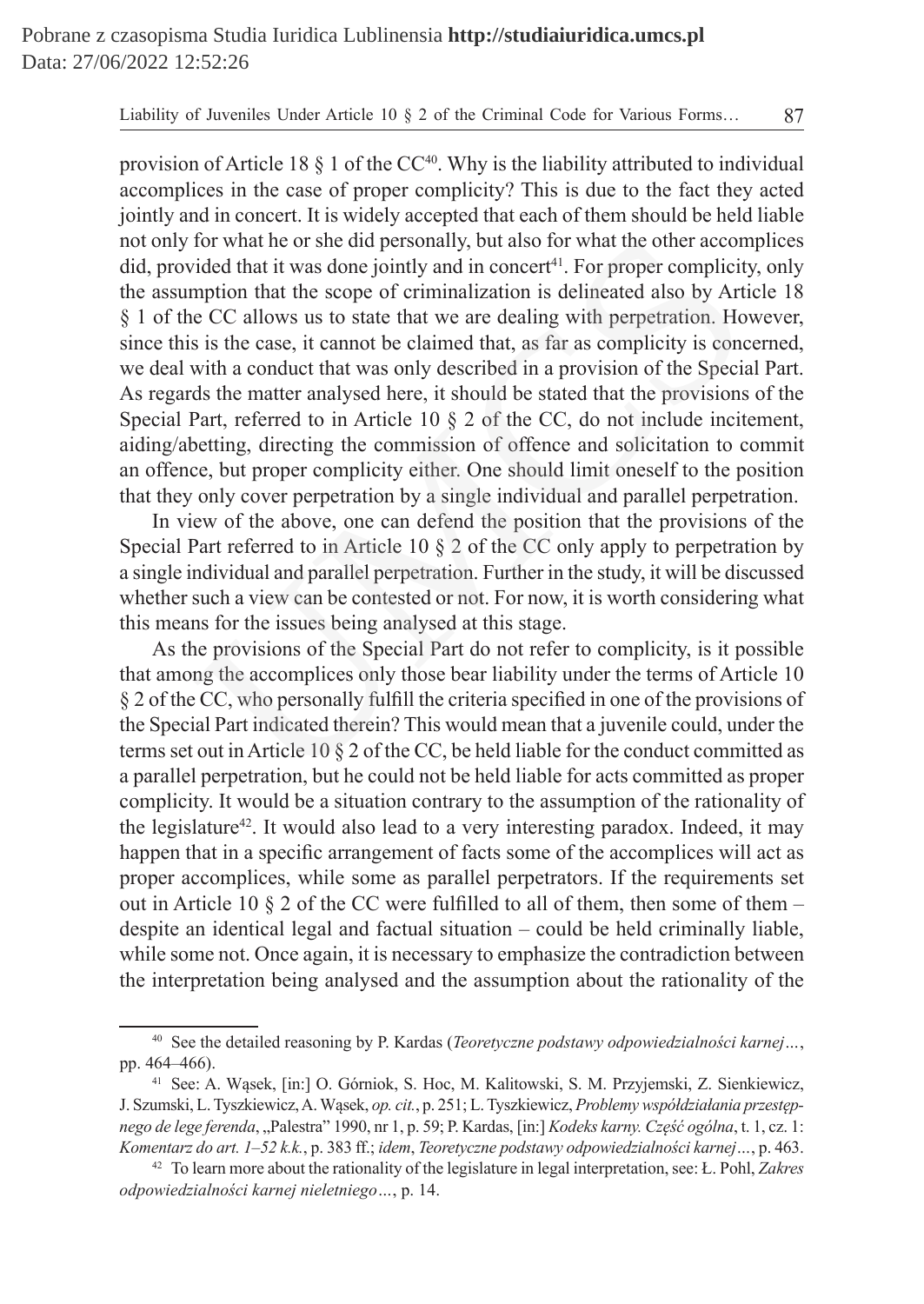legislature, thus adding another objection: such an interpretation would have to be considered unconstitutional. It seems that accomplices and parallel perpetrators in the situation being analysed would be in an identical legal and factual situation while being treated differently. It is worth recalling that even if the result of the interpretation seems to be clear, but its effect would lead to negating of one of the basic values attributed to the legislature<sup>43</sup>, this result should be modified so as to ensure the axiological cohesion<sup>44</sup>. This is even more true when we keep in mind that essentially this is not abandoning textual interpretation, but it is a choice between various thereof. This issue will be discussed further. Meanwhile, it should be concluded that the provision of the Special Part does not cover proper complicity, since not all such accomplices meet these criteria personally by themselves, and some cannot be attributed the fulfillment of such criteria without taking into account the element of acting jointly and in concert resulting from Article 18 § 1 of the CC. If, on the other hand, we assume that the provision of the Special Part applies without the need to take into account the content of Article 18 § 1 of the CC to perpetration by a single individual and parallel perpetration, the result of the interpretation would be irrational<sup>45</sup>. ing treated differently. It is worth recalling that even if the result<br>ation seems to be clear, but its effect would lead to negating of one<br>lues attributed to the legislature<sup>43</sup>, this result should be modired s<br>en exavo

These objections may only be avoided by stating that for proper complicity the scope of prohibited conduct is delineated not only by the provision of the Special Part, but also by Article 18 § 1 of the CC. Only then each of the accomplices can be attributed with what others have done. This, however, invalidates the original assumption that for direct perpetration, the provision of the Special Part itself determines the scope of criminalization. Moreover, finding out that also for proper complicity, similarly to directing the commission of offence and solicitation to commit an offence, Article 18 § 1 of the CC plays an important role in determining which conduct is prohibited poses another difficulty. Article 18 § 1 of the CC in its part concerning complicity does not contain any restrictions. It does not mention that it only concerns proper complicity. It applies simply to complicity. It would be strange if a provision regarding proper complicity played a role of liability co-determinant, while not playing that role with regard to parallel perpetration.

These inconveniences would be neutralised only partially by rejecting the substantive-objective theory in the form of significance of the role and by relying on the

<sup>43</sup> In this case, it would be the constitutional principle of equality before the law.

<sup>44</sup> As rightly put by Ł. Pohl, *Prawo karne. Wykład części ogólnej*, Warszawa 2012, pp. 77–78. Similarly: resolution of the Supreme Court of 29 October 2012 (I KZP 15/12), OSNKW 2012, No. 11, Item 111; M. Zieliński, *Koncepcja derywacyjna wykładni prawa w orzecznictwie Izby Karnej i Izby Wojskowej Sądu Najwyższego*, [in:] *Zagadnienia prawa dowodowego*, red. J. Godyń, M. Hudzik, L.K. Paprzycki, Warszawa 2011, p. 117.

<sup>&</sup>lt;sup>45</sup> Below, we will attempt to answer the question whether perpetration by a single individual (and also parallel perpetration, in part not covered by the above reasoning) is completely described by the provision of the Special Part. It seems that one can defend the view contrary to this.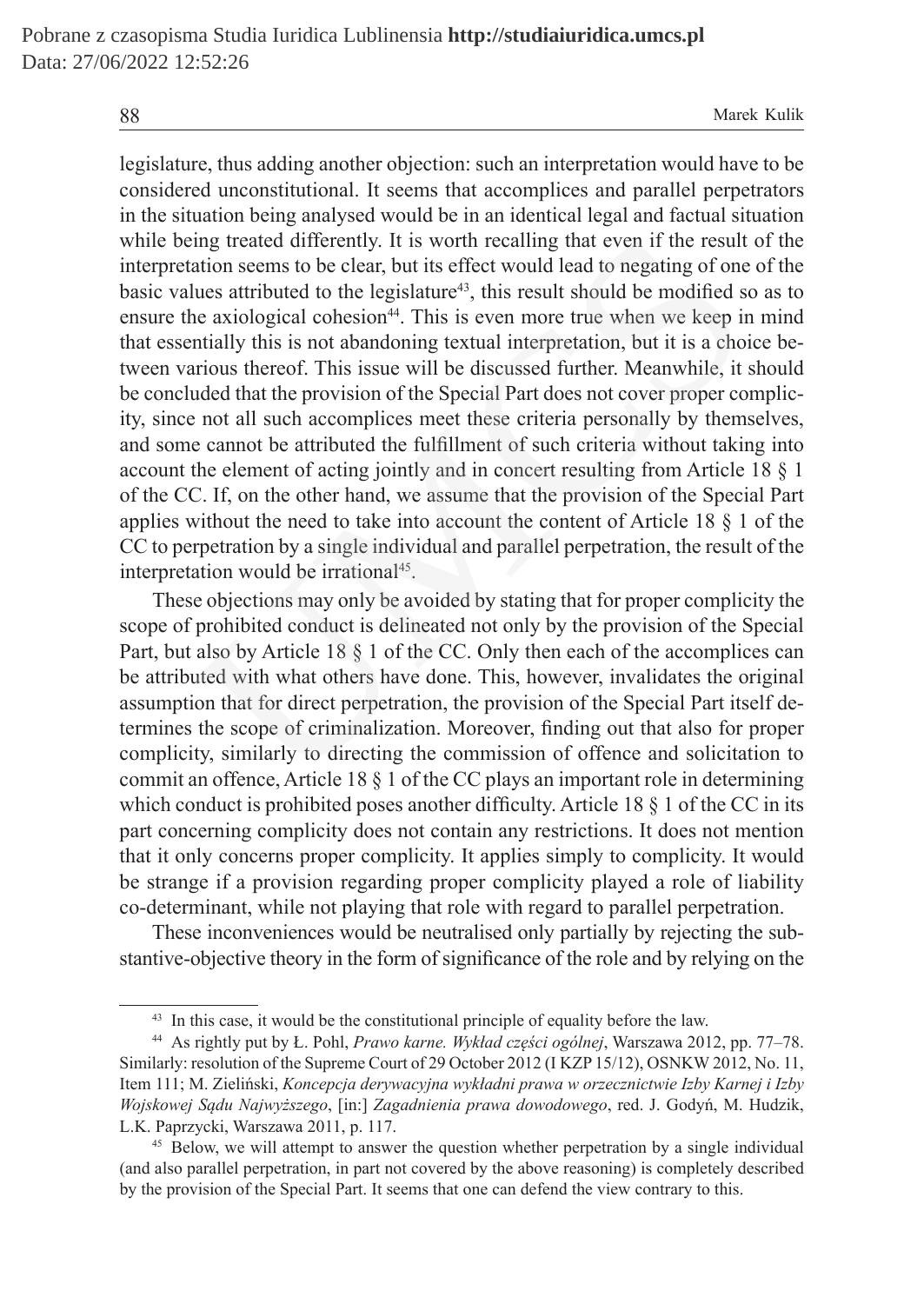formal-objective theory, according to which the accomplice is the one who, jointly and in concert with others, personally fulfills the statutory criteria of an  $act<sup>46</sup>$ . In this case, those who did not themselves fulfill even a single criterion, but whose role in committing the whole act was important, they would not be perpetrators but aiders. However, this does not change the assessment of proper complicity. Since the proper accomplice is the one who personally fulfills even one statutory criterion<sup>47</sup>, it is impossible to ignore the fact that he does not fulfill the statutory criteria as they are set out in the provision. He meets some of these criteria, sometimes only one. Although he did not personally fulfilled all the statutory criteria, he is widely regarded an accomplice. This is because the cooperation he established with another accomplice (accomplices) involves committing jointly the entire offence. This cooperation is a criterion of the offence committed by him, as it results from the content of Article 18 § 1 of the CC. For acts committed as proper complicity, it is not possible to limit the description of conduct of the direct perpetrator to the criteria specified in the special provision. Adhering to the assumption that Article 10 § 2 of the CC deals with the conduct described simply in the Special Part and, at the same time, claiming that the provisions of Special Part listed in this Article cover any direct perpetration is also unreasonable in view of the formal and objective concept of complicity. ing the whole act was important, they would not be perpetrators but<br>t, this does not change the assessment of proper complicity. Since the<br>ice is the one who personally fulfills even one statutory criterion<sup>47</sup>, it<br>to ign

It will be the same in terms of the subjective concept of complicity, based on the fact of undertaking a conduct with the intent to accomplish it (*cum animo auctoris*)48. The most difficult thing in this case is to justify the assumption that direct perpetration is only the conduct described in a provision of the Special Part, since the accomplice is the one who considers himself an accomplice.

The most favourable in terms of a possible defence of this assumption is the formal-objective concept. However, even with this concept, the above-mentioned difficulties associated with proper complicity cannot be avoided.

<sup>46</sup> To support such a concept one should face the problems that may be doubtful in view of the presented assumptions. It is about the issue of proper complicity and  $-$  as it will be discussed below – indirect perpetration. The remarks by Pohl (*Zakres odpowiedzialności karnej nieletniego…*, p. 13 and 16) refer to direct perpetration, however, without taking into account the issue of proper complicity. The extensive quote from Kardas, published on p. 16 of Pohl's study (*Teoretyczne podstawy odpowiedzialności karnej…*, pp. 428–430) referring to perpetration by a single individual, may form a ground supporting the views of Pohl, but it would be more interesting to refer to the reasoning on complicity contained in the same Kardas' work, which suggests – and what should be approved – that neither the provision of the Special Part nor the provision of Article 18 § 1, sentence 2, of the Criminal Code alone are a basis of liability for complicity (*ibidem*, p. 465).

 $47$  Let us assume here – on a preliminary basis, as the author hereof declares himself a supporter of the substantive-objective concept – that proper complicity will be assessed according to formal and objective criteria.

<sup>&</sup>lt;sup>48</sup> This was a view by J. Szwacha, *Z problematyki współdziałania przestępnego*, "Nowe Prawo" 1970, nr 12, p. 1276. With all necessary adjustments, assumptions of the above-mentioned theories should be referred to various mixed concepts.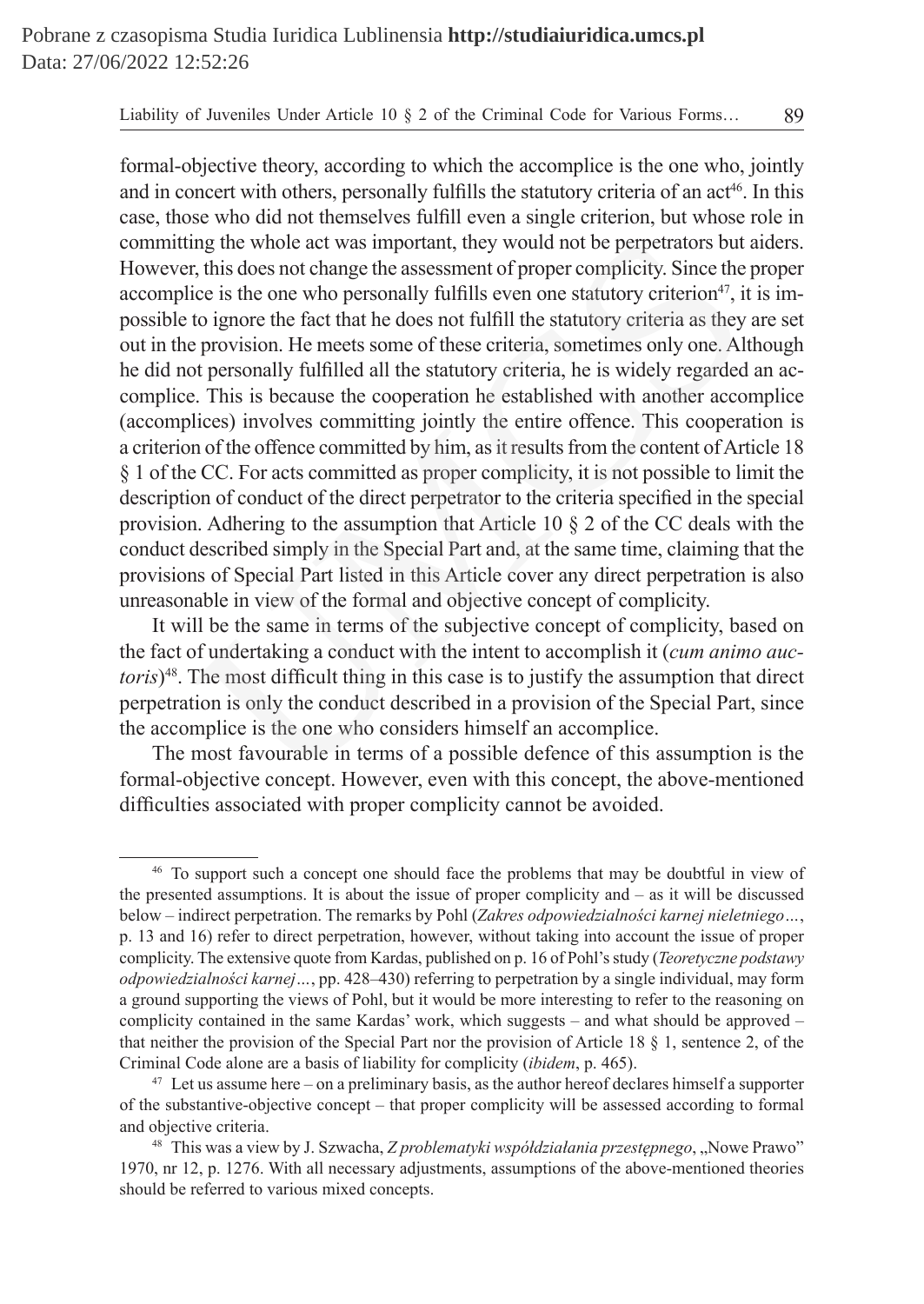Above, it was assumed that the assumption that Article 10 § 2 of the CC only concerns the provisions of the Special Part, which means that only direct perpetration is at stake, cannot be maintained in terms of proper complicity. However, it is worth considering perpetration by a single individual as well as the parallel perpetration, which does not differ from perpetration by a single individual in terms of activity criterion.

Anumber of the following observations may apply to both parallel perpetration and perpetration by a single individual. We should, however, begin with the one which only concerns parallel perpetration. Andrzej Spotowski expressed a view once that complicity does not include parallel perpetration, as in such a case each of the collaborators, by their behaviour, fully meets the statutory criteria of the prohibited act. It is unnecessary to use the construct of complicity in order to hold each of the parallel perpetrators liable for the deed whose statutory criteria they concurrently met<sup>49</sup>. This claim was rightly criticized by Andrzej Wąsek, who pointed to a constitutive element of concerted action in the construction of any complicity, including parallel perpetration. It is precisely the existence of concerted action that makes it possible for each of the accomplices to, for example, theft, to be held liable for taking the whole of the property stolen, and not the part assigned to  $\lim_{50}$ . This statement is crucial for the problem being analysed. After all, it is possible that, as part of parallel perpetration, accomplices acting in concert would take items worth PLN 300 each. If we assume that the statutory description of the conduct attributed to a parallel perpetrator is contained only in the provision of the Special Part, it should be concluded that none of the accomplices in the above example has personally met the statutory criteria of the act prohibited by Article 278 § 1 or 2 of the CC. After all, neither of them took, in order to appropriate, a thing with a value exceeding the threshold defined in Article 119 of the Code of Petty Offences. If they have exceeded it jointly, acting jointly and in concert, the possibility of recognizing that by doing so they violated the prohibition contained in Article 278 of the CC it does not result solely from that provision, but from that provision in conjunction with Article 18  $\S$  1 of the CC. Only the conclusion that they took certain properties by acting jointly and in concert allows considering their value in total<sup>51</sup>. Therefore, th considering perpetration by a single individual as well as the p<br>tion, which does not differ from perpetration by a single individual it<br>y criterion.<br>there of the following observations may apply to both parallel perpe<br>

<sup>50</sup> *Ibidem*, p. 45.

<sup>&</sup>lt;sup>49</sup> A. Spotowski, Próba rozgraniczenia form zjawiskowych przestępstwa w nowym k.k., "Palestra" 1972, nr 2, p. 44. See also: K. Buchała, *Przestępstwa w komunikacji drogowej*, Warszawa 1961, pp. 140–143. Comments by A. Spotowski and K. Buchała certainly refer to parallel perpetration, not co-incidental parallel perpetration (which is not complicity). Wąsek (*Współsprawstwo…*, p. 37) rightly points to the fact that these concepts used to be confused.

<sup>&</sup>lt;sup>51</sup> Unless they meet the activity criterion for the whole. If we adopt the view that this applies to a personally committed act qualified solely under the Special Part, it should be considered that two perpetrators who take a TV set and a DVD player for the purpose of appropriation, steal them in complicity only when they carry them simultaneously, jointly (e.g. by placing the DVD player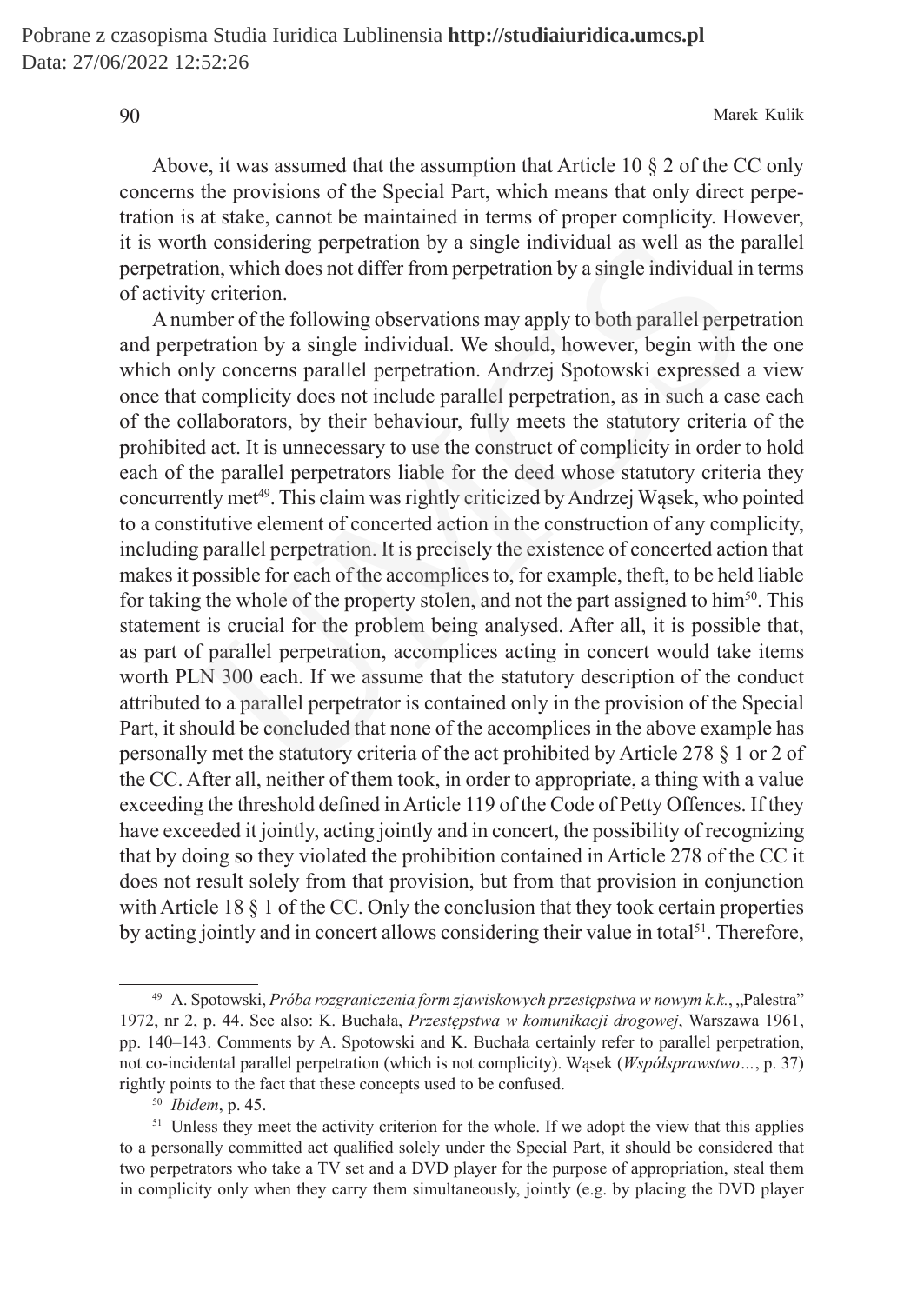also in some cases of parallel perpetration, only the application of Article 18 § 1 of the CC allows us to decode the norm violated by each perpetrator. All the more, it should be accepted that it is not true to say with regard to complicity that the Special Part provision alone defines the prohibited conduct.

Now the comments jointly regarding perpetration by a single individual and parallel perpetration. Kardas writes that:

[...] at the level of the sanctioned norm defining the content and scope of the prohibition/precept expressed by a given type of offence included in the Special Part of the penal legislation, the fact that Article 18 § 1 of the CC *in principio* contains the statutory definition of perpetration by a single individual does not seem to play a greater role. The sanctioned norm, though, can be read directly from the content of the relevant provision of the Special Part, defining the statutory criteria of a given typical offence. The sanctioned norm contained in it expresses the prohibition/precept of a particular behaviour, the trespass of which is the first condition of criminal liability. By combining the relevant provision of the Special Part with Article 18 § 1 of the CC *in principio* and submitting both elements of the legal text to interpretation, we do not change the course of the process of interpretation of the sanctioned norm in any way. As a result of it, regardless of whether the interpretation is carried out only based on a Special Section provision or on the basis of the Special Part provision and Article 18 § 1 CC *in principio*, we get in each case the same elements that characterize the sphere of prohibition/ precept. For perpetration by a single individual, the prohibition/precept of a particular behaviour is fully determined by the relevant Special Part provision, and the existence of a statutory definition of perpetration by a single individual does not play any role in this perspective. Part provision alone defines the prohibited conduct.<br>
the comments jointly regarding perpetration by a single individu<br>
perpetration. Kardas writes that:<br>
the level of the sanctioned norm defining the content and scope of

### And then:

For perpetration by a single individual, the basis of liability, namely the prohibition/precept expressed in the provision of criminal law is specified in the most typical and standard manner only by specifying the criteria of the type of the prohibited act. From the point of view of the sanctioned norm, the definition of perpetration by a single individual could be not included in the Act at all. […] the notion of perpetration contained therein comes down to stressing that the perpetrator is the one who commits the offence himself. Even without this provision, it is known that perpetration involves the fulfillment by the conduct of a given person of all the criteria defining the type. In other words, the very wording of the provisions of the Special Part concerning the form of perpetration by a single individual seems to fulfill in its entirety the function of defining the conditions on which liability for the perpetration of the offence described in it is dependent<sup>52</sup>.

on the TV set). If one of them took the TV set while the other the DVD player, each of them would commit (if this were considered to be the conduct described only in the provision of the Special Part of the Criminal Code, namely Article 278 of the CC) only the theft of the item he physically took.

<sup>52</sup> P. Kardas, *Teoretyczne podstawy odpowiedzialności karnej…*, pp. 428–430. The author draws a number of conclusions. First of all, he rightly argues that it is not true that the provision of Article 18 § 1 of the CC *in principio* is empty. Among the effects of the existence thereof indicated by the author, he points to the fact that, according to Kardas, its existence determines the narrow definition of perpetration (*ibidem*, pp. 432–433). While sharing this view, I would like to stress that, in my opinion, the point is not only that the legislature is inclined to the formal-objective concept with regard to perpetration by a single individual (it seems to be so, however, it does not change the fact that in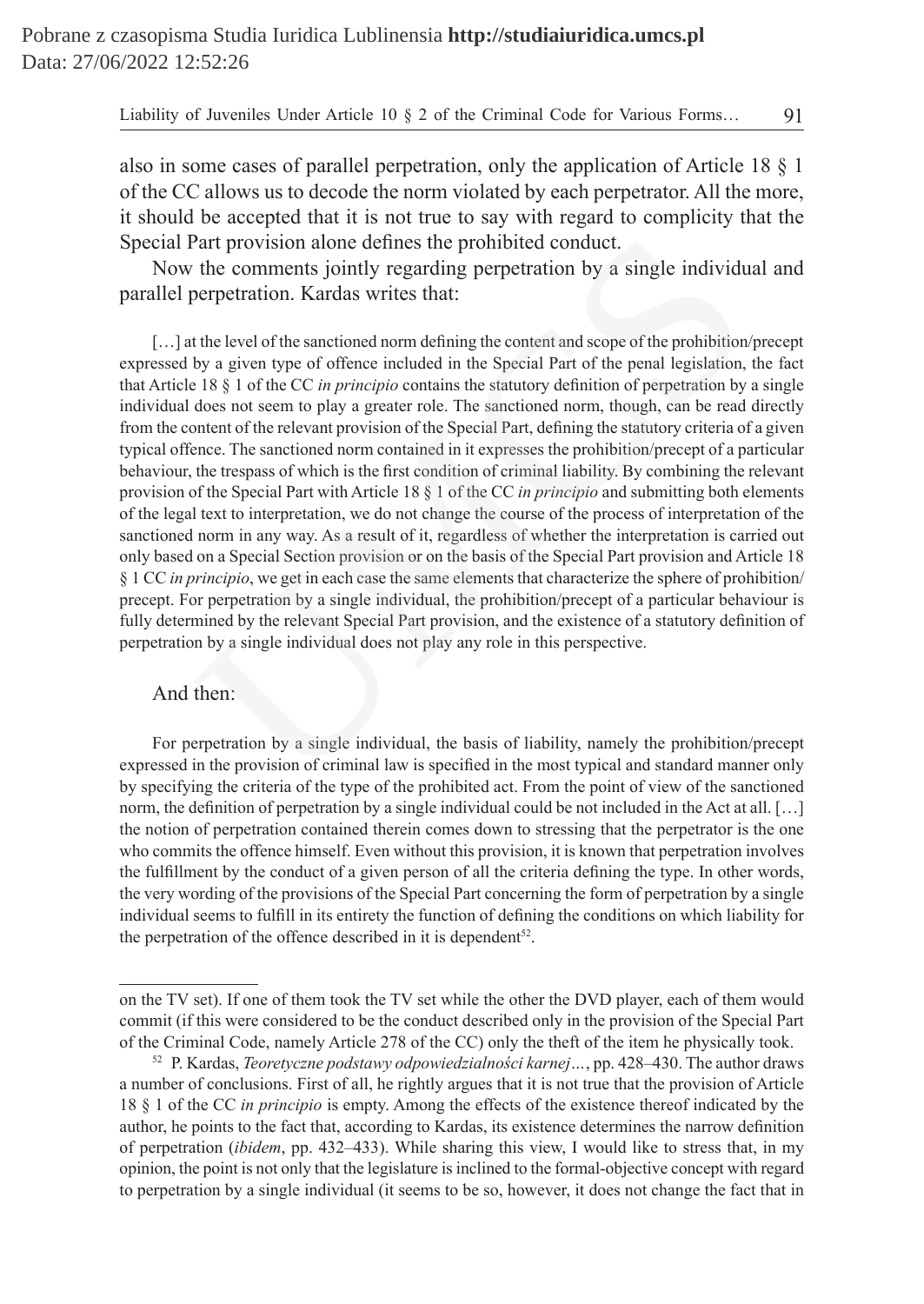This statement, fully accepted by Pohl<sup>53</sup>, can be supplemented, taking temporarily the perspective adopted by this author, in such a way that the prohibition set out in the Special Part of the Criminal Code is, in a given case, delineated in conjunction with the content of some provisions of the General Part, such as Articles 8 and 9 of the CC. The first one indicates what is the subjective side of acts prohibited in the provisions in which the special provision does not specify this subjective side, the second gives the content to the subjective side, including the one clearly indicated in the text of the provision of the Special Part, and § 3 thereof sets out the subjective side of the act aggravated due to its consequences. I share the view that the subjective side is part of the prohibition (or, using the terminology adopted on the basis of the concept of coupled norms: an element of the sanctioned norm)<sup>54</sup>. While keeping in mind the functions played by the General Part of the Criminal Code with respect to particular types, it should be remembered that the scope of statutory criteria of particular types is determined not only by the statutory description of a prohibited act in the Special Part, but also by the use of applicable institutions of the General Part. Thus, for example, we know that the provision "Whoever destroys, damages or renders unfit for use an item belonging to someone else" (Article 288 § 1 of the Criminal Code) prohibits deliberate destruction, damage or making someone else's property unfit for use, and does not prohibit doing this unintentionally<sup>55</sup>. This is obvious, but still worth noting, because if we take the position that the description of direct perpetration results from a provision of the Special Part, such a statement alone makes it possible to say that it is not possible in full. Often only after taking into account Articles 8 and 9 of the Criminal Code, it can be determined whether is it intentional or unintentional. If the very mention of criteria points to intent or unintentionality, it is necessary to take into account the relevant statutory definition. content of some provisions of the General Part, such as Articles 8 at<br>The first one indicates what is the subjective side of acts prohibited<br>ins in which the special provision does not specify this subjective si<br>ives the c

relation to other forms of perpetration one can defend the view that the legislature seems to depart from this concept, as perceived by P. Kardas, [in:] *Kodeks karny. Część ogólna*, t. 1, cz. 1: *Komentarz do art. 1–52 k.k.*, p. 379 ff.). It seems that this narrowing approach towards the notion of perpetration means excluding from its scope everything what, without being directing the commission of offence, solicitation to commit, complicity (or possibly incitement and aiding/abetting), is the accomplishment of the criteria not personally by the perpetrator himself. Kardas' view is generally accepted by A. Liszewska (*op. cit.*, p. 34), although she doubts whether the provision at issue determines the adoption by the Polish Criminal Code the narrow definition of perpetration. The author provided inspiring comments on perpetration of inadvertent acts and non-proper incitement and aiding in an unintentional act (*ibidem*, pp. 34–35).

<sup>53</sup> Ł. Pohl, *Zakres odpowiedzialności karnej nieletniego…*, p. 16.

<sup>54</sup> The opinion is shared by *idem*, *Struktura normy sankcjonowanej w prawie karnym*, Poznań 2007, p. 111.

<sup>&</sup>lt;sup>55</sup> Moreover, the mere statement resulting from Article 8 of the CC that it is about intentional conduct, does not suffice though. Only after we take the content of Article 9 of the CC into account, we know what this intentionality is about.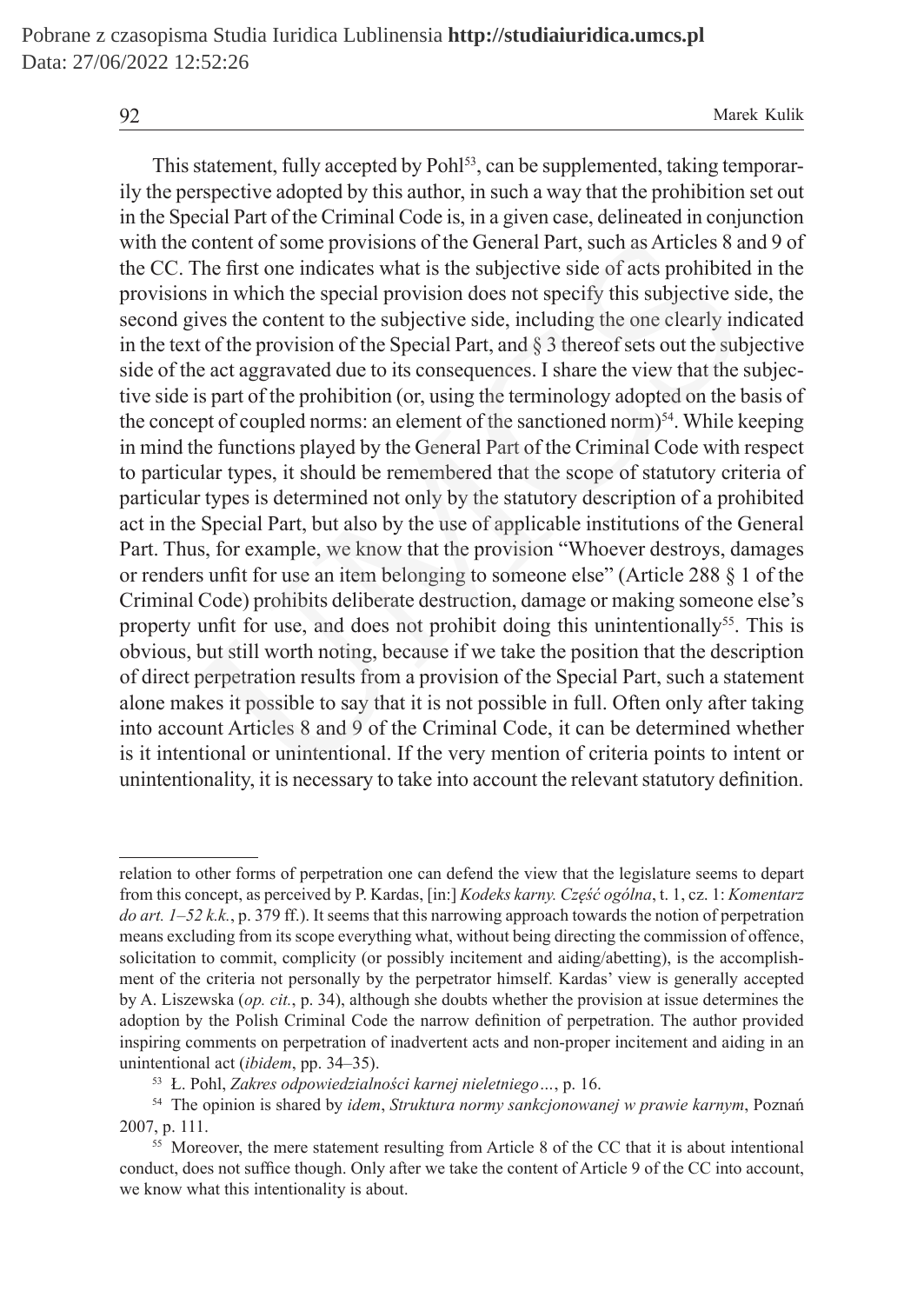# **REFERENCES**

- Buchała K., *Przestępstwa w komunikacji drogowej*, Warszawa 1961.
- Budyn-Kulik M., [in:] *Kodeks karny. Komentarz*, red. M. Mozgawa, Warszawa 2017.
- Burdziak K., *Strona podmiotowa pomocnictwa przez zaniechanie (uwagi o art. 18 § 3 zd. 2 k.k.)*, "Państwo i Prawo" 2018, z. 1.
- Daszkiewicz K., *Kodeks karny z 1997 roku. Uwagi krytyczne*, Gdańsk 2001.
- Dębski R., *O teoretycznych podstawach regulacji współdziałania przestępnego w kodeksie karnym z 1997 r.*, "Studia Prawno-Ekonomiczne" 1998, t. 58.
- Dębski R., *Recenzja monografii Łukasza Pohla "Struktura normy sankcjonowanej w prawie karnym.*  Zagadnienia ogólne", Wydawnictwo UAM, Poznań 2007, ss. 293, "Prokuratura i Prawo" 2010, nr 12. lik M., [in:] *Kodeks karmy. Komentarz*, red. M. Mozgawa, Warszawa 2017.<br>K., Strona podmiotowa pomocnictwa przez zaniechanie (uwagi o art. 18 § 3 zd.<br>K., Strona podmiotowa pomocnictwa przez zaniechanie (uwagi o art. 18 § 3
- Giezek J., [in:] *Kodeks karny. Część ogólna. Komentarz*, red. J. Giezek, Warszawa 2012.
- Kardas P., [in:] *Kodeks karny. Część ogólna*, t. 1, cz. 1: *Komentarz do art. 1–52 k.k.*, red. W. Wróbel, A. Zoll, Warszawa 2016.
- Kardas P., *Sprawstwo kierownicze i polecające wykonawcze czy niewykonawcze postaci sprawstwa?*, "Przegląd Sądowy" 2006, nr 5.
- Kardas P., *Teoretyczne podstawy odpowiedzialności karnej za przestępne współdziałanie*, Kraków 2001.
- Kowalewska-Łukuć M., *Strona podmiotowa pomocnictwa przez zaniechanie (uwagi o statusie form przestępnego współdziałania w popełnieniu przestępstwa)*, "Państwo i Prawo" 2018, z. 1.
- Kulik M., *Czy nieletni może odpowiadać karnie za niesprawcze formy współdziałania przestępnego oraz formy stadialne poprzedzające dokonanie?*, "Studia Prawnicze" 2016, nr 4.
- Kulik M., *Glosa do wyroku Trybunału Konstytucyjnego z dnia 17 lipca 2014 r. (SK 35/12), OTK-A 2014, nr 7, poz. 74*, "Studia Iuridica Lublinensia" 2015, nr 4,
	- **DOI: http://dx.doi.org/10.17951/sil.2015.24.4.175**.
- Liszewska A., *Współdziałanie przestępne w polskim prawie karnym. Analiza dogmatyczna*, Łódź 2004. Makarewicz J., *Kodeks karny z komentarzem*, Lwów 1938.
- Marek A., *Kodeks karny. Komentarz*, Warszawa 2010.
- 
- Marek A., Zoll A., [in:] K. Buchała, A. Zoll, *Kodeks karny. Część ogólna. Komentarz*, Kraków 1998. Patryas W., *Interpretacja karnistyczna. Studium metodologiczne*, Poznań 1988.
- Pohl Ł., [in:] *System Prawa Karnego*, t. 3: *Nauka o zasadach odpowiedzialności*, red. R. Dębski, Warszawa 2013.
- Pohl Ł., *Istota pomocnictwa w kodeksie karnym z 6 VI 1997 r.*, "Ruch Prawniczy, Ekonomiczny i Socjologiczny" 2000, nr 2.
- Pohl Ł., *O (nie)możliwości pociągnięcia osoby nieletniej do odpowiedzialności karnej za tzw. niewykonawcze formy współdziałania przestępnego na gruncie kodeksu karnego z 1997 r.*, [in:] *Węzłowe problemy prawa karnego, kryminologii i polityki kryminalnej. Księga pamiątkowa ofiarowana Profesorowi Andrzejowi Markowi*, red. V. Konarska-Wrzosek, J. Lachowski, J. Wójcikiewicz, Warszawa 2010.
- Pohl Ł., *Prawo karne. Wykład części ogólnej*, Warszawa 2012.
- Pohl Ł., *Strona podmiotowa pomocnictwa w kodeksie karnym z 1997 r. (o potrzebie nowelizacji art. 18 § 3 k.k.)*, "Państwo i Prawo" 2014, z. 7.
- Pohl Ł., *Struktura normy sankcjonowanej w prawie karnym*, Poznań 2007.
- Pohl Ł., *Zakres odpowiedzialności karnej nieletniego w Kodeksie karnym z 1997 r. (o konieczności pilnej zmiany art. 10 § 2 k.k. – problem form popełnienia czynu zabronionego)*, "Prawo w Działaniu" 2017, nr 30.
- Resolution of the Supreme Court of 29 October 2012 (I KZP 15/12), OSNKW 2012, No. 11, Item 111.
- Spotowski A., *Próba rozgraniczenia form zjawiskowych przestępstwa w nowym k.k.*, "Palestra" 1972, nr 2.